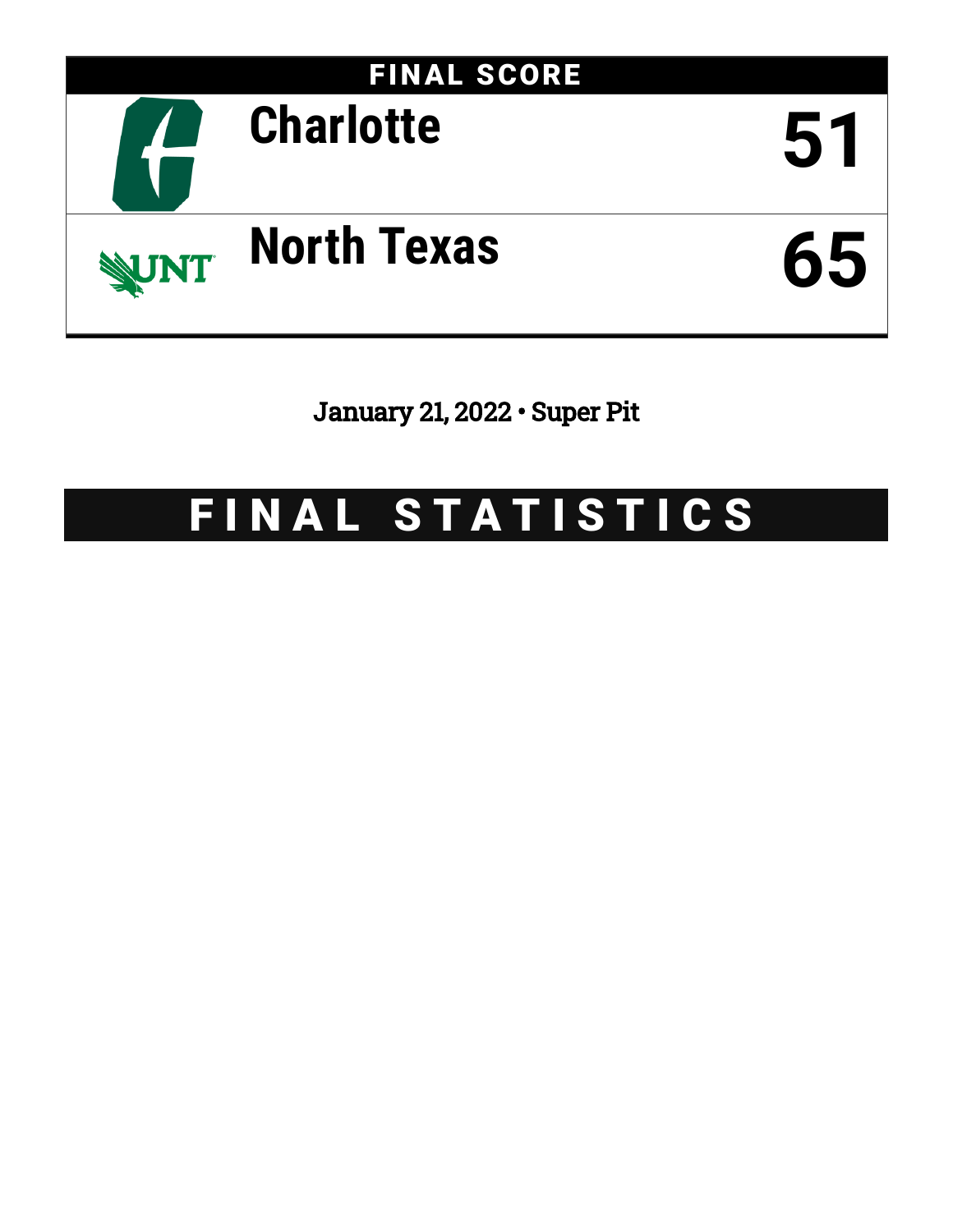### **Official Box Score Charlotte vs North Texas Game Totals -- Final Statistics January 21, 2022 at Super Pit**



# **Charlotte 51**

| No.               | Plaver                  | S  | Pts      | FG      | 3FG      | <b>FT</b> | ΟR       | DR | TR             | PF            | A  | TO       | Blk      | Stl          | Min  | $+/-$          |
|-------------------|-------------------------|----|----------|---------|----------|-----------|----------|----|----------------|---------------|----|----------|----------|--------------|------|----------------|
| 00                | TRAPP, CLYDE            | G  | 2        | $1 - 6$ | $0 - 3$  | $0 - 1$   | 0        | 6  | 6              | 2             | 2  |          | 0        | 0            | 32   | $-25$          |
| 01                | YOUNG, JAHMIR           | G  | 10       | $3-9$   | $1 - 3$  | $3 - 4$   | 0        | 1  | 1              | 1             | 3  |          | 0        | $\mathbf{0}$ | 34   | $-16$          |
| 02                | <b>BUTLER, AUSTIN</b>   | G  | 14       | $5 - 7$ | $3 - 3$  | $1 - 2$   | 0        | 2  | 2              | 2             |    | 0        | 0        |              | 37   | -17            |
| 15                | <b>KHALIFA, ALY</b>     | С  | 6        | $2 - 4$ | $1 - 1$  | $1 - 2$   | 0        | 0  | $\Omega$       | 5.            | 2  | 3        | 0        | 0            | 17   | $-7$           |
| 20                | <b>BRASWELL, ROBERT</b> | F. | $\Omega$ | $0 - 2$ | $0 - 2$  | $0 - 0$   | 0        | 1  | 1.             | $\Omega$      | 0  | 0        | $\Omega$ | 0            | 8    | $-7$           |
| 05                | CANNON, MARVIN          | G  | 4        | $2 - 4$ | $0 - 1$  | $0 - 0$   | 0        | 3  | 3              |               | 0  |          |          | 0            | 16   | 2              |
| 10                | <b>FRANCOIS, PERRY</b>  | F  | 0        | $0 - 0$ | $0 - 0$  | $0-0$     | $\Omega$ | 0  | 0              | 0             | 0  | 0        | 0        | 0            | 4    | $-2$           |
| $12 \overline{ }$ | THREADGILL, JACKSON     | G  | 7        | $3 - 5$ | $0 - 1$  | $1 - 2$   | 0        | 2  | $\overline{2}$ |               |    | $\Omega$ | $\Omega$ | 1            | 30   | 3              |
| 14                | <b>LARSON, REGIN</b>    | G  | 0        | $0 - 0$ | $0 - 0$  | $0-0$     | 0        | 0  | 0              | 0             | 0  | 0        | 0        | 0            | 1    | $\overline{2}$ |
| 21                | <b>JALLOW, MUSA</b>     | G  | 6        | $3-6$   | $0 - 1$  | $0 - 0$   | 0        | 1  | 1              | $\mathcal{P}$ | 0  | $\Omega$ | 0        | 1            | 19   | 4              |
| 24                | <b>FOLKES, ISAIAH</b>   | G  | 2        | $0 - 0$ | $0 - 0$  | $2 - 2$   | 0        | 0  | 0              | $\Omega$      |    | 0        | $\Omega$ | 0            | 2    | 3              |
|                   | <b>TEAM</b>             |    |          |         |          |           | 3        | 1  | 4              | $\Omega$      |    | 1        |          |              |      |                |
|                   | <b>TOTALS</b>           |    | 51       | $19-43$ | $5 - 15$ | $8 - 13$  | 3        | 17 | <b>20</b>      | 14            | 10 |          |          | 3.           | -200 |                |
|                   |                         |    |          |         |          |           |          |    |                |               |    |          |          |              |      |                |

| <b>Shooting By Period</b><br>Period | FG        | FG%   | 3FG      | 3FG%  | FT       | FT%   | Last FG: 2nd-01:31<br>Largest lead: By 0 at |
|-------------------------------------|-----------|-------|----------|-------|----------|-------|---------------------------------------------|
| 1st Half                            | $8 - 21$  | 38%   | $1 - 7$  | 14%   | $3 - 7$  | 43%   | Technical Fouls: None.                      |
| 2nd Half                            | $11 - 22$ | 50%   | 4-8      | 50%   | 5-6      | 83%   |                                             |
| Game                                | $19-43$   | 44.2% | $5 - 15$ | 33.3% | $8 - 13$ | 61.5% |                                             |

# **North Texas 65**

| No. | Player                 | S  | Pts             | FG       | 3FG       | FТ       | 0R       | DR       | TR            | PF            | A        | TO | Blk           | Stl      | Min | $+/-$ |
|-----|------------------------|----|-----------------|----------|-----------|----------|----------|----------|---------------|---------------|----------|----|---------------|----------|-----|-------|
| 01  | MCBRIDE, MARDREZ       | G  | 15              | $5-9$    | $5-8$     | $0-0$    | 0        | 2        | 2             | 2             | 0        |    | 0             |          | 31  | 21    |
| 04  | <b>BELL, THOMAS</b>    | F. | 12 <sup>2</sup> | $6 - 13$ | $0 - 3$   | $0 - 0$  | 4        | 3        |               | $\mathcal{P}$ | 2        |    | $\mathcal{P}$ | $\Omega$ | 33  | 22    |
| 11  | <b>MURRAY, JJ</b>      | G  | 0               | $0-0$    | $0 - 0$   | $0 - 1$  | 0        |          |               | 2             | 2        |    | 0             |          | 29  | 11    |
| 15  | JONES, RUBIN           | G  | 3               | $1 - 5$  | $1 - 3$   | $0 - 0$  | 0        | 2        | 2             |               | 4        |    | $\mathbf{0}$  | 0        | 27  | 5     |
| 33  | <b>OUSMANE, ABOU</b>   | F. | 11              | 4-7      | $0 - 0$   | $3-5$    | 1        | 2        | 3             | 3             | 1        |    |               | 0        | 17  | 5     |
| 00  | <b>BROWNE, RASHEED</b> | G  | 0               | $0 - 0$  | $0 - 0$   | $0 - 0$  | 0        | 0        | 0             | 0             | 0        | 0  | $\mathbf{0}$  | $\Omega$ | 1   | $-2$  |
| 02  | <b>SCOTT, AARON</b>    | F. |                 | $1 - 5$  | $0 - 0$   | $5-6$    | 6        | 7        | 13            |               | 1        | 0  | 2             | 0        | 26  | 5     |
| 05  | PERRY, TYLOR           | G  | 17              | $6-9$    | $5 - 7$   | $0 - 0$  | $\Omega$ | 2        | $\mathcal{P}$ | 2             | 1        | 4  | $\Omega$      |          | 33  | 9     |
| 12. | ZEPHIR, BRYCE          | G  | 0               | $0-0$    | $0 - 0$   | $0 - 0$  | 0        | $\Omega$ | $\Omega$      | 0             | 0        | 0  | $\Omega$      | 0        | 1   | $-2$  |
| 23  | STONE, MATTHEW         | G  | 0               | $0 - 1$  | $0 - 1$   | $0 - 0$  | $\Omega$ | 0        | $\Omega$      |               | $\Omega$ | 0  | 0             | $\Omega$ | 2   | $-4$  |
|     | <b>TEAM</b>            |    |                 |          |           |          | 1        | 5        | 6             | 0             |          | 2  |               |          |     |       |
|     | <b>TOTALS</b>          |    | 65.             | 23-49    | $11 - 22$ | $8 - 12$ | 12       | 24       | 36            | 14            | 11       | 11 | 5             | 3        | 200 |       |
|     |                        |    |                 |          |           |          |          |          |               |               |          |    |               |          |     |       |

| Game                                | 23-49     | 46.9% | $11 - 22$ | 50.0% | $8 - 12$ | 66.7% |
|-------------------------------------|-----------|-------|-----------|-------|----------|-------|
| 2nd Half                            | $15 - 23$ | 65%   | 6-7       | 86%   | 7-10     | 70%   |
| 1st Half                            | $8-26$    | 31%   | $5 - 15$  | 33%   | $1-2$    | 50%   |
| <b>Shooting By Period</b><br>Period | FG        | FG%   | 3FG       | 3FG%  | FT       | FT%   |

*Last FG:* 2nd-02:36 *Largest lead:* By 18 at *Technical Fouls:* None.

| Game Notes:                                                       | <b>Score</b>                            | 1st | 2 <sub>nd</sub> | <b>TOT</b> | <b>Points</b> | <b>CLT</b>     | <b>UNT</b>     |
|-------------------------------------------------------------------|-----------------------------------------|-----|-----------------|------------|---------------|----------------|----------------|
| Officials: Les Jones, Michael Greenstein, Brent<br><b>Douglas</b> | <b>CLT</b>                              | 20  | 31              | 51         | In the Paint  | 26             | 24             |
| Attendance:                                                       | <b>UNT</b>                              | 22  | 43              | 65         | Off Turns     |                | 11             |
|                                                                   |                                         |     |                 |            | 2nd Chance    |                | 11             |
| Start Time: 12:00 AM<br>Conference Game:                          | CLT led for 0:00. UNT led for 39:27.    |     |                 | Fast Break |               |                |                |
|                                                                   | Game was tied for 0:0.<br>Times tied: 0 |     | Lead Changes: 0 |            | Bench         | 19             | 24             |
|                                                                   |                                         |     |                 |            | Per Poss      | 0.981<br>23/52 | 1.226<br>27/53 |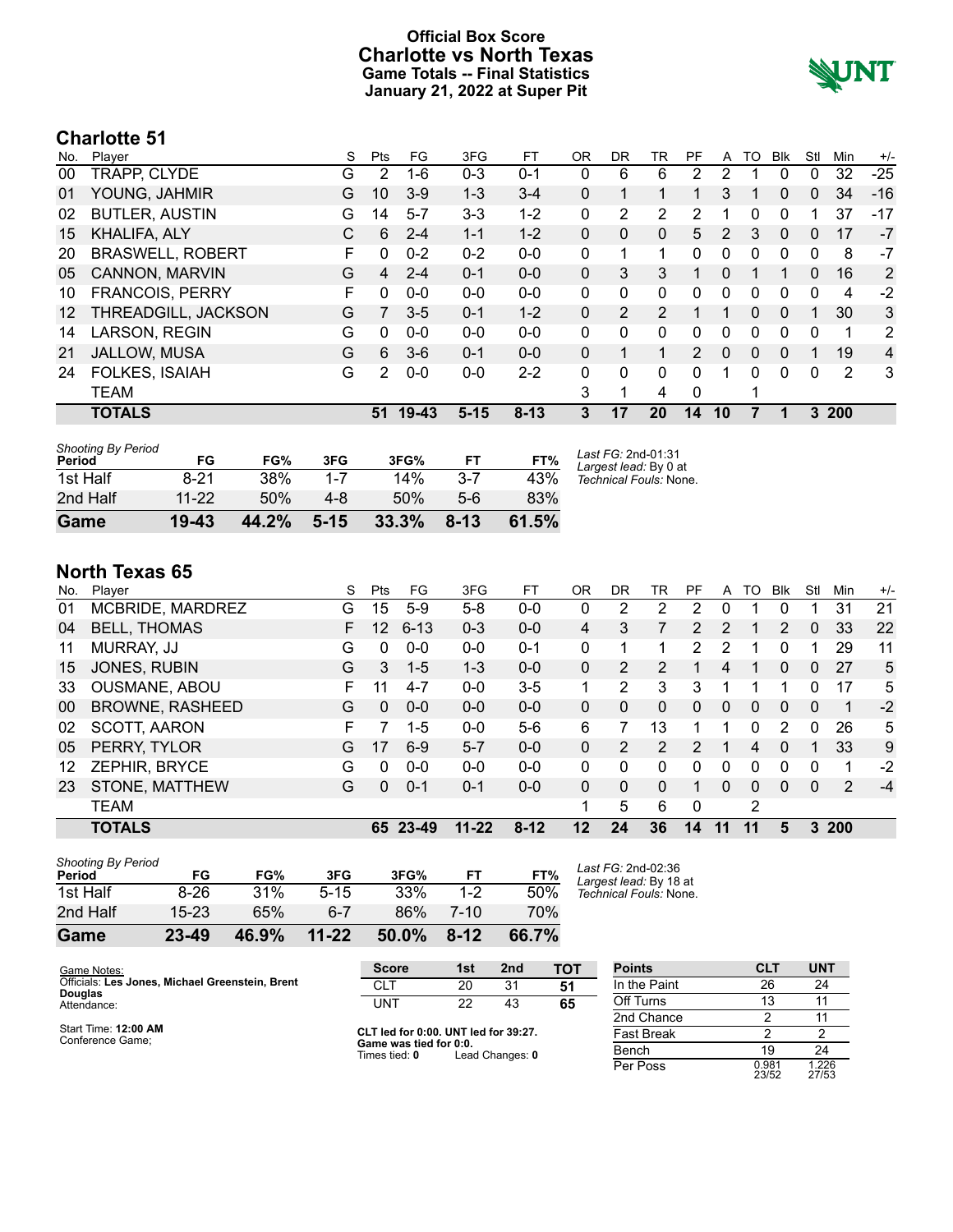### **Official Box Score Charlotte vs North Texas First Half Statistics Only January 21, 2022 at Super Pit**



# **Charlotte 20**

| No. | Player                  | S  | <b>Pts</b>    | <b>FG</b> | 3FG     | <b>FT</b> | <b>OR</b> | <b>DR</b> | <b>TR</b>      | PF            | A        | TO       | <b>Blk</b>   | Stl      | Min      | $+/-$          |
|-----|-------------------------|----|---------------|-----------|---------|-----------|-----------|-----------|----------------|---------------|----------|----------|--------------|----------|----------|----------------|
| 00  | TRAPP, CLYDE            | G  | 2             | 1-4       | $0 - 2$ | $0 - 1$   | 0         | 4         | 4              |               | 0        |          |              | 0        | 16       | -5             |
| 01  | YOUNG, JAHMIR           | G  |               | $0 - 4$   | $0 - 2$ | $1 - 2$   | 0         | 1         |                |               |          | 0        | $\mathbf{0}$ | 0        | 18       | $-4$           |
| 02  | <b>BUTLER, AUSTIN</b>   | G  |               | $3-5$     | $1 - 1$ | $0 - 0$   | 0         | 2         | 2              | 0             | 0        | 0        | 0            |          | 20       | $-3$           |
| 15  | KHALIFA, ALY            | С  |               | $0 - 1$   | $0 - 0$ | $1 - 2$   | 0         | $\Omega$  | 0              | 1.            | 2        |          | 0            | 0        | 8        | $-3$           |
| 20  | <b>BRASWELL, ROBERT</b> | F. | 0             | $0 - 0$   | $0 - 0$ | $0 - 0$   | 0         | 1         | 1.             | 0             | 0        | 0        | $\Omega$     | 0        | 3        | -8             |
| 05  | CANNON, MARVIN          | G  | $\mathcal{P}$ | $1 - 2$   | $0 - 1$ | $0 - 0$   | 0         | 2         | 2              | 0             | 0        |          | $\mathbf{0}$ | 0        | 8        | 5              |
| 10  | <b>FRANCOIS, PERRY</b>  | F  | 0             | $0 - 0$   | $0 - 0$ | $0 - 0$   | 0         | 0         | 0              | 0             | 0        | 0        | 0            | 0        | 0        | 0              |
| 12  | THREADGILL, JACKSON     | G  | 5             | $2 - 2$   | $0 - 0$ | $1 - 2$   | 0         | 2         | $\overline{2}$ | 0             | 0        | $\Omega$ | $\Omega$     | 0        | 16       | 6              |
| 14  | LARSON, REGIN           | G  | 0             | $0 - 0$   | $0 - 0$ | $0-0$     | 0         | 0         | 0              | 0             | 0        | 0        | $\Omega$     | $\Omega$ | 0        | 0              |
| 21  | <b>JALLOW, MUSA</b>     | G  | $\mathcal{P}$ | $1 - 3$   | $0 - 1$ | $0 - 0$   | 0         | $\Omega$  | $\mathbf{0}$   | $\mathcal{P}$ | 0        | $\Omega$ | 0            | $\Omega$ | 10       | $\overline{2}$ |
| 24  | FOLKES, ISAIAH          | G  | 0             | $0 - 0$   | $0 - 0$ | $0 - 0$   | 0         | $\Omega$  | $\Omega$       | 0             | $\Omega$ | $\Omega$ | $\Omega$     | $\Omega$ | $\Omega$ | 0              |
|     | TEAM                    |    |               | $0-0$     |         |           | 0         | 1         | 1              | 0             |          | 0        |              |          |          |                |
|     | <b>TOTALS</b>           |    | 20            | $8 - 21$  | $1 - 7$ | $3 - 7$   | 0         | 13        | 13             | 5             | 3        | 3        | 0            | 1        | 100      |                |

| <b>Shooting By Period</b><br>Period | FG       | FG%        | 3FG      | 3FG%  |          | FT%   | Last FG Half: CLT 2nd-01:31 |
|-------------------------------------|----------|------------|----------|-------|----------|-------|-----------------------------|
| 1st Half                            | $8 - 21$ | <b>38%</b> | $1 - 7$  | 14%   | $3 - 7$  | 43%   |                             |
| Game                                | $19-43$  | 44.2%      | $5 - 15$ | 33.3% | $8 - 13$ | 61.5% |                             |

# **North Texas 22**

| Player<br>MCBRIDE, MARDREZ | S<br>G | <b>Pts</b> | <b>FG</b> | 3FG      | <b>FT</b> | <b>OR</b>      | DR       | TR           | PF             | A        | TO | <b>Blk</b> | Stl      | Min      | $+/-$       |
|----------------------------|--------|------------|-----------|----------|-----------|----------------|----------|--------------|----------------|----------|----|------------|----------|----------|-------------|
|                            |        |            |           |          |           |                |          |              |                |          |    |            |          |          |             |
|                            |        | 9          | 3-6       | $3-6$    | $0 - 0$   | 0              | 2        | 2            |                | 0        |    | 0          | 0        | 17       | 6           |
| <b>BELL, THOMAS</b>        | F      | 4          | $2 - 6$   | $0 - 3$  | $0 - 0$   | $\overline{2}$ | 2        | 4            | $\overline{2}$ |          |    | $\Omega$   | 0        | 15       | 6           |
| MURRAY, JJ                 | G      | 0          | $0 - 0$   | $0 - 0$  | $0 - 0$   | 0              | 0        | 0            | 0              | 0        | 0  | 0          | 0        | 14       | -4          |
| JONES, RUBIN               | G      | 3          | $1 - 5$   | $1 - 3$  | $0 - 0$   | 0              | 2        | 2            |                | 3        | 0  | 0          | 0        | 15       | 5           |
| <b>OUSMANE, ABOU</b>       | F      | 0          | $0 - 2$   | $0 - 0$  | $0 - 0$   | 1              | 2        | 3            | 2              | 0        | 0  |            | 0        | 7        | 3           |
| <b>BROWNE, RASHEED</b>     | G      | 0          | $0 - 0$   | $0 - 0$  | $0 - 0$   | 0              | $\Omega$ | $\Omega$     | 0              | 0        | 0  | 0          | $\Omega$ | $\Omega$ | 0           |
| <b>SCOTT, AARON</b>        | F      | 1          | $0 - 2$   | $0 - 0$  | $1 - 2$   | 1              | 3        | 4            | 0              | 0        | 0  |            | 0        | 15       | -3          |
| PERRY, TYLOR               | G      | 5          | $2 - 5$   | $1 - 3$  | $0 - 0$   | 0              |          |              | $\mathcal{P}$  | $\Omega$ | 3  | $\Omega$   |          | 17       | $-3$        |
| ZEPHIR, BRYCE              | G      | 0          | $0 - 0$   | $0 - 0$  | $0 - 0$   | 0              | 0        | 0            | 0              | 0        | 0  | $\Omega$   | 0        | $\Omega$ | 0           |
| STONE, MATTHEW             | G      | 0          | $0 - 0$   | $0 - 0$  | $0 - 0$   | 0              | 0        | $\mathbf{0}$ | 0              | 0        | 0  | $\Omega$   | 0        | 0        | $\mathbf 0$ |
| <b>TEAM</b>                |        |            | $0 - 0$   |          |           | 1              | 3        | 4            | 0              |          | 0  |            |          |          |             |
| <b>TOTALS</b>              |        | $22 \,$    | $8 - 26$  | $5 - 15$ | $1 - 2$   | 5              | 15       | 20           | 8              | 4        | 5  | 2          |          |          |             |
|                            |        |            |           |          |           |                |          |              |                |          |    |            |          |          | 100         |

| <b>Shooting By Period</b><br>Period | FG    | FG%   | 3FG      | 3FG%  |          | FT%   |
|-------------------------------------|-------|-------|----------|-------|----------|-------|
| 1st Half                            | 8-26  | 31%   | $5 - 15$ | 33%   | 1-2      | 50%   |
| Game                                | 23-49 | 46.9% | 11-22    | 50.0% | $8 - 12$ | 66.7% |

*Last FG Half:* UNT 2nd-02:36

| Game Notes:                                     | <b>Score</b> | 1st | 2 <sub>nd</sub> | <b>TOT</b> | <b>Points (This Period)</b> | СL             | <b>UNT</b>    |
|-------------------------------------------------|--------------|-----|-----------------|------------|-----------------------------|----------------|---------------|
| Officials: Les Jones, Michael Greenstein, Brent | <b>CLT</b>   | 20  | 31              | 51         | In the Paint                |                |               |
| <b>Douglas</b><br>Attendance:                   | UNT          | 22  | 43              | 65         | Off Turns                   |                |               |
|                                                 |              |     |                 |            | 2nd Chance                  |                |               |
| Start Time: 12:00 AM<br>Conference Game:        |              |     |                 |            | Fast Break                  |                |               |
|                                                 |              |     |                 |            | Bench                       |                | 6             |
|                                                 |              |     |                 |            | Per Poss                    | 0.741<br>10/27 | 0.786<br>9/28 |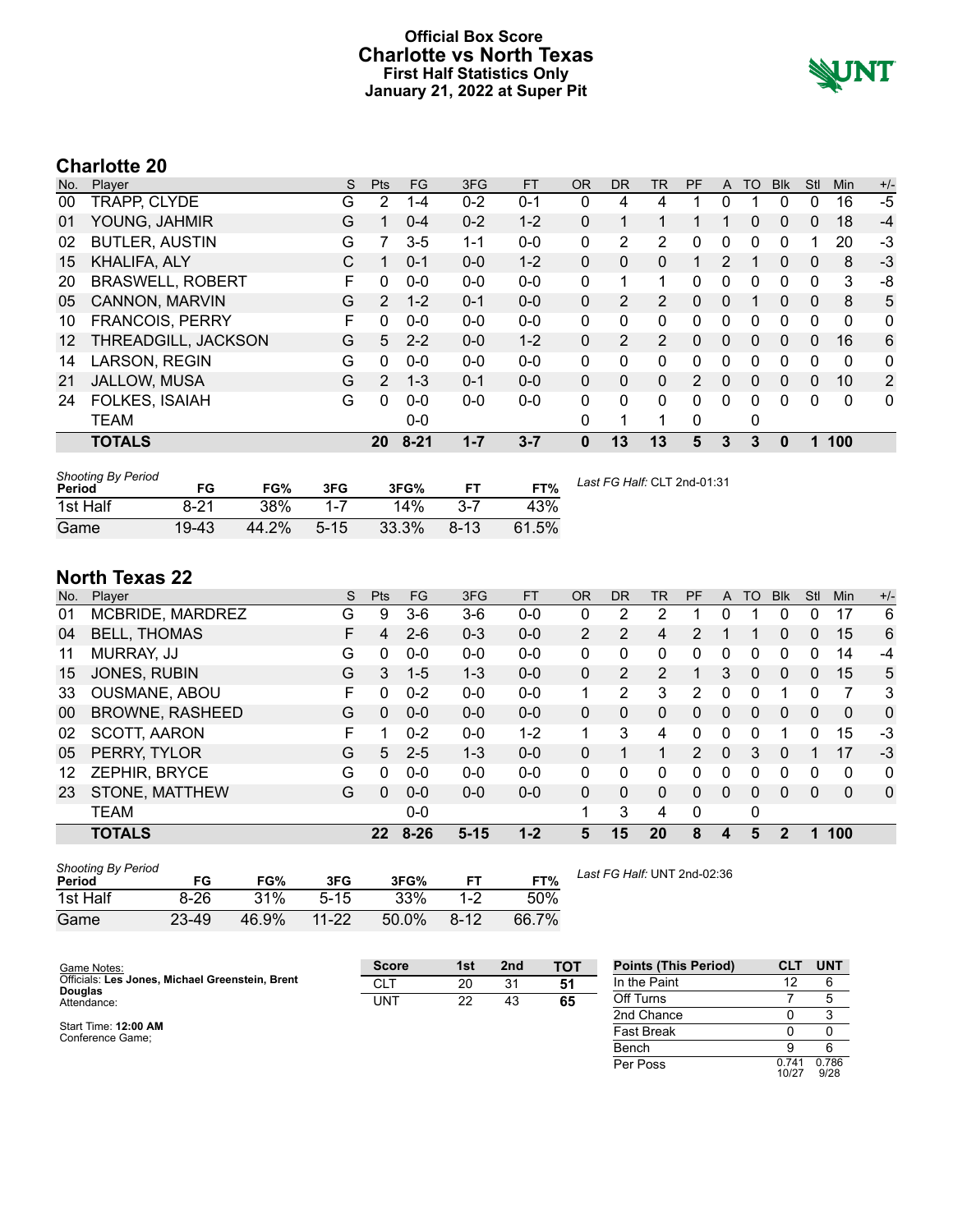#### **Official Play-By-Play Charlotte vs North Texas First Half January 21, 2022 at Super Pit**



#### **Period 1**

<mark>Startersː</mark><br>Charlotte: 0 TRAPP,CLYDE (G); 1 YOUNG,JAHMIR (G); 2 BUTLER,AUSTIN (G); 15 KHALIFA,ALY (C); 20 BRASWELL,ROBERT (F);<br>**North Texas**: 1 MCBRIDE,MARDREZ (G); 4 BELL,THOMAS (F); 11 MURRAY,JJ (G); 15 JONES,RUBIN (G);

| Time  | <b>VISITORS: Charlotte</b>        | <b>Score</b> | <b>Margin</b>  | <b>HOME: North Texas</b>          |
|-------|-----------------------------------|--------------|----------------|-----------------------------------|
| 19:33 |                                   |              |                | MISSED JUMPER by JONES, RUBIN     |
| 19:30 |                                   |              |                | REBOUND (OFF) by OUSMANE, ABOU    |
| 19:27 |                                   | $3-0$        | H <sub>3</sub> | GOOD! 3PTR by MCBRIDE, MARDREZ    |
| 19:10 | MISSED JUMPER by YOUNG, JAHMIR    |              |                |                                   |
| 19:07 |                                   |              |                | REBOUND (DEF) by OUSMANE, ABOU    |
| 18:57 |                                   | $6 - 0$      | H <sub>6</sub> | GOOD! 3PTR by MCBRIDE, MARDREZ    |
| 18:57 |                                   |              |                | ASSIST by JONES, RUBIN            |
| 18:37 |                                   |              |                | FOUL by OUSMANE, ABOU             |
| 18:37 | MISSED FT by KHALIFA, ALY         |              |                |                                   |
| 18:37 | REBOUND (DEADB) by TEAM           |              |                |                                   |
| 18:37 | GOOD! FT by KHALIFA, ALY          | $6 - 1$      | H <sub>5</sub> |                                   |
|       |                                   |              |                |                                   |
| 18:15 |                                   |              |                | MISSED 3PTR by BELL, THOMAS       |
| 18:11 | REBOUND (DEF) by BRASWELL, ROBERT |              |                |                                   |
| 17:44 | MISSED JUMPER by YOUNG, JAHMIR    |              |                |                                   |
| 17:44 |                                   |              |                | BLOCK by OUSMANE, ABOU            |
| 17:42 |                                   |              |                | REBOUND (DEF) by TEAM             |
| 17:42 |                                   |              |                | SUB OUT: MURRAY, JJ               |
| 17:42 |                                   |              |                | SUB IN: PERRY, TYLOR              |
| 17:24 |                                   | $9 - 1$      | H <sub>8</sub> | GOOD! 3PTR by MCBRIDE, MARDREZ    |
| 17:24 |                                   |              |                | ASSIST by JONES, RUBIN            |
| 16:54 | MISSED JUMPER by KHALIFA, ALY     |              |                |                                   |
| 16:51 |                                   |              |                | REBOUND (DEF) by JONES, RUBIN     |
| 16:44 |                                   |              |                | TURNOVER by PERRY, TYLOR          |
| 16:44 |                                   |              |                | SUB OUT: OUSMANE, ABOU            |
| 16:44 |                                   |              |                | SUB IN: SCOTT, AARON              |
| 16:44 | SUB OUT: BRASWELL, ROBERT         |              |                |                                   |
| 16:44 | SUB IN: JALLOW, MUSA              |              |                |                                   |
| 16:17 | FOUL by KHALIFA, ALY              |              |                |                                   |
| 16:17 | TURNOVER by KHALIFA, ALY          |              |                |                                   |
| 16:17 | SUB OUT: KHALIFA, ALY             |              |                |                                   |
| 16:17 | SUB IN: THREADGILL, JACKSON       |              |                |                                   |
| 15:55 |                                   | $12 - 1$     | H 11           | GOOD! 3PTR by JONES, RUBIN        |
| 15:55 |                                   |              |                | ASSIST by BELL, THOMAS            |
| 15:33 | MISSED 3PTR by TRAPP, CLYDE       |              |                |                                   |
| 15:30 |                                   |              |                | REBOUND (DEF) by TEAM             |
| 15:30 | <b>TIMEOUT MEDIA</b>              |              |                |                                   |
| 15:05 |                                   |              |                | MISSED 3PTR by BELL, THOMAS       |
| 15:03 | REBOUND (DEF) by YOUNG, JAHMIR    |              |                |                                   |
| 15:03 |                                   |              |                | FOUL by BELL, THOMAS              |
| 15:03 |                                   |              |                | SUB OUT: MCBRIDE, MARDREZ         |
| 15:03 |                                   |              |                | SUB IN: MURRAY, JJ                |
| 14:43 | MISSED LAYUP by JALLOW, MUSA      |              |                |                                   |
| 14:40 |                                   |              |                | REBOUND (DEF) by JONES, RUBIN     |
| 14:32 | FOUL by JALLOW, MUSA              |              |                |                                   |
| 14:32 |                                   |              |                | MISSED FT by SCOTT, AARON         |
| 14:32 |                                   |              |                |                                   |
| 14:32 | SUB OUT: TRAPP, CLYDE             |              |                | REBOUND (DEADB) by TEAM           |
|       |                                   |              |                |                                   |
| 14:32 | SUB IN: CANNON, MARVIN            |              |                |                                   |
| 14:32 |                                   | $13 - 1$     | H 12           | GOOD! FT by SCOTT, AARON          |
| 14:06 | GOOD! 3PTR by BUTLER, AUSTIN      | $13 - 4$     | H9             |                                   |
| 14:06 | ASSIST by YOUNG, JAHMIR           |              |                |                                   |
| 13:40 | FOUL by JALLOW, MUSA              |              |                |                                   |
| 13:40 |                                   |              |                | SUB OUT: BELL, THOMAS             |
| 13:40 |                                   |              |                | SUB IN: MCBRIDE, MARDREZ          |
| 13:26 |                                   |              |                | MISSED 3PTR by JONES, RUBIN       |
| 13:23 | REBOUND (DEF) by BUTLER, AUSTIN   |              |                |                                   |
| 13:13 | MISSED 3PTR by JALLOW, MUSA       |              |                |                                   |
| 13:09 |                                   |              |                | REBOUND (DEF) by MCBRIDE, MARDREZ |
| 12:58 |                                   |              |                | MISSED JUMPER by JONES, RUBIN     |
| 12:55 | REBOUND (DEF) by CANNON, MARVIN   |              |                |                                   |
| 12:38 | MISSED 3PTR by YOUNG, JAHMIR      |              |                |                                   |
| 12:35 |                                   |              |                | REBOUND (DEF) by MCBRIDE, MARDREZ |
| 12:22 |                                   |              |                | MISSED 3PTR by MCBRIDE, MARDREZ   |
| 12:18 | REBOUND (DEF) by TEAM             |              |                |                                   |
| 12:18 |                                   |              |                | SUB OUT: JONES, RUBIN             |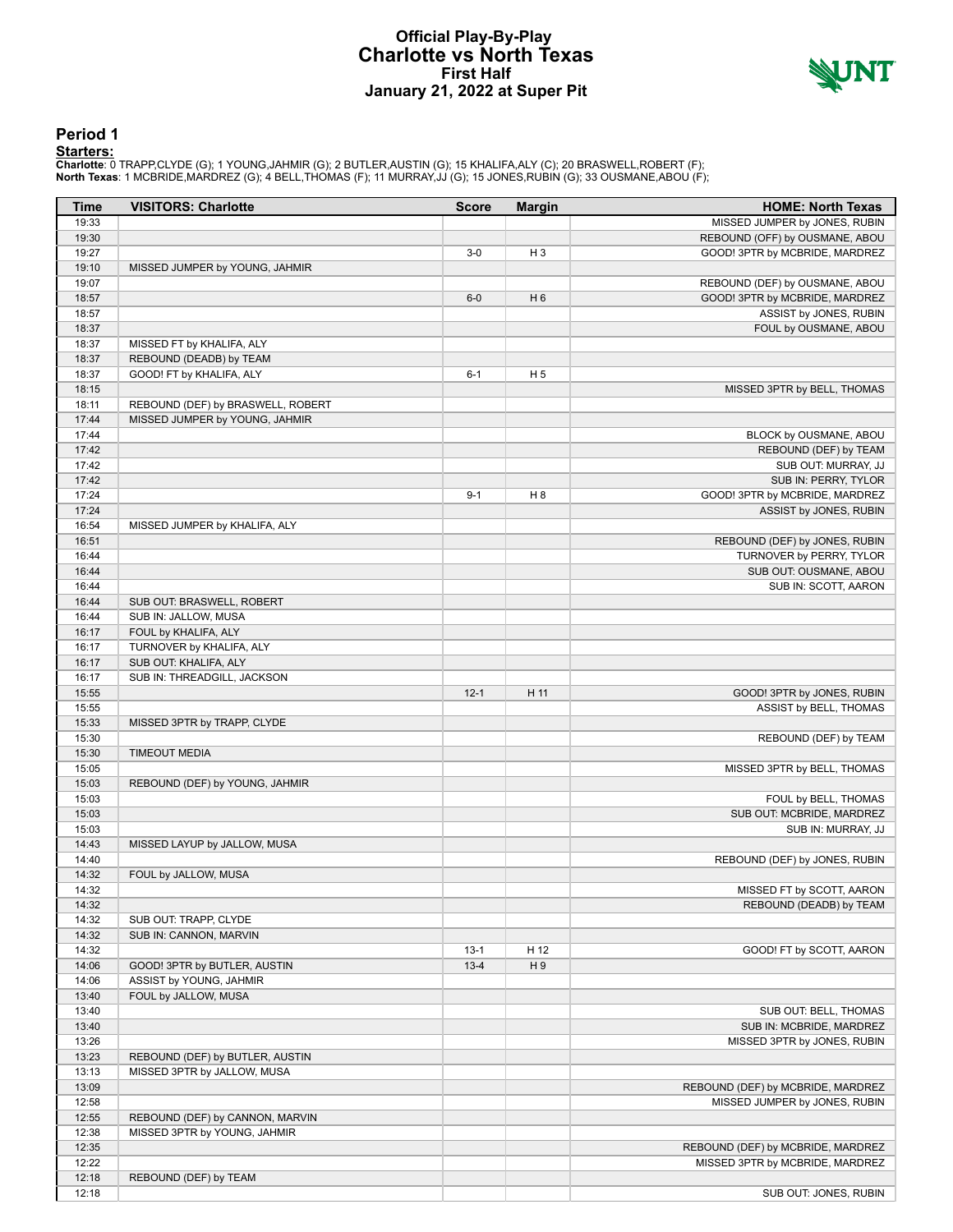| <b>Time</b>    | <b>VISITORS: Charlotte</b>                                     | <b>Score</b> | <b>Margin</b>  | <b>HOME: North Texas</b>                                       |
|----------------|----------------------------------------------------------------|--------------|----------------|----------------------------------------------------------------|
| 12:18          |                                                                |              |                | SUB IN: BELL, THOMAS                                           |
| 11:59          | MISSED 3PTR by CANNON, MARVIN                                  |              |                |                                                                |
| 11:56          |                                                                |              |                | REBOUND (DEF) by PERRY, TYLOR                                  |
| 11:33<br>11:31 |                                                                |              |                | MISSED JUMPER by SCOTT, AARON<br>REBOUND (OFF) by BELL, THOMAS |
| 11:26          |                                                                |              |                | MISSED LAYUP by SCOTT, AARON                                   |
| 11:23          | REBOUND (DEF) by BUTLER, AUSTIN                                |              |                |                                                                |
| 11:18          |                                                                |              |                | FOUL by BELL, THOMAS                                           |
| 11:18          | <b>TIMEOUT MEDIA</b>                                           |              |                |                                                                |
| 11:18          |                                                                |              |                | SUB OUT: SCOTT, AARON                                          |
| 11:18          |                                                                |              |                | SUB IN: OUSMANE, ABOU                                          |
| 11:18<br>11:18 | SUB OUT: BUTLER, AUSTIN<br>SUB IN: KHALIFA, ALY                |              |                |                                                                |
| 11:18          | MISSED FT by YOUNG, JAHMIR                                     |              |                |                                                                |
| 11:18          | REBOUND (DEADB) by TEAM                                        |              |                |                                                                |
| 11:18          | GOOD! FT by YOUNG, JAHMIR                                      | $13 - 5$     | H <sub>8</sub> |                                                                |
| 11:05          |                                                                |              |                | MISSED 3PTR by MCBRIDE, MARDREZ                                |
| 11:01          |                                                                |              |                | REBOUND (OFF) by BELL, THOMAS                                  |
| 10:59          |                                                                |              |                | TURNOVER by BELL, THOMAS                                       |
| 10:59<br>10:59 |                                                                |              |                | SUB OUT: BELL, THOMAS                                          |
| 10:59          | SUB OUT: YOUNG, JAHMIR                                         |              |                | SUB IN: JONES, RUBIN                                           |
| 10:59          | SUB OUT: JALLOW, MUSA                                          |              |                |                                                                |
| 10:59          | SUB IN: TRAPP, CLYDE                                           |              |                |                                                                |
| 10:59          | SUB IN: BUTLER, AUSTIN                                         |              |                |                                                                |
| 10:42          | TURNOVER by CANNON, MARVIN                                     |              |                |                                                                |
| 10:42          |                                                                |              |                | STEAL by PERRY, TYLOR                                          |
| 10:37          |                                                                |              |                | FOUL by MCBRIDE, MARDREZ                                       |
| 10:37          |                                                                |              |                | TURNOVER by MCBRIDE, MARDREZ                                   |
| 10:18          | GOOD! LAYUP by CANNON, MARVIN                                  | $13 - 7$     | H <sub>6</sub> |                                                                |
| 10:18<br>09:57 | ASSIST by KHALIFA, ALY                                         |              |                | MISSED by OUSMANE, ABOU                                        |
| 09:54          | REBOUND (DEF) by THREADGILL, JACKSON                           |              |                |                                                                |
| 09:38          | MISSED JUMPER by BUTLER, AUSTIN                                |              |                |                                                                |
| 09:34          |                                                                |              |                | REBOUND (DEF) by OUSMANE, ABOU                                 |
| 09:12          |                                                                |              |                | TURNOVER by PERRY, TYLOR                                       |
| 09:12          | STEAL by BUTLER, AUSTIN                                        |              |                |                                                                |
| 09:12          |                                                                |              |                | SUB OUT: MCBRIDE, MARDREZ                                      |
| 09:12          |                                                                |              |                | SUB IN: SCOTT, AARON                                           |
| 09:12          | SUB OUT: CANNON, MARVIN                                        |              |                |                                                                |
| 09:12<br>08:55 | SUB IN: YOUNG, JAHMIR<br>GOOD! LAYUP by THREADGILL, JACKSON    | $13-9$       | H 4            |                                                                |
| 08:55          | ASSIST by KHALIFA, ALY                                         |              |                |                                                                |
| 08:55          |                                                                |              |                | FOUL by OUSMANE, ABOU                                          |
| 08:55          | GOOD! FT by THREADGILL, JACKSON                                | $13 - 10$    | H <sub>3</sub> |                                                                |
| 08:33          |                                                                | $16-10$      | H <sub>6</sub> | GOOD! 3PTR by PERRY, TYLOR                                     |
| 08:33          |                                                                |              |                | ASSIST by JONES, RUBIN                                         |
| 08:15          | GOOD! JUMPER by THREADGILL, JACKSON                            | $16-12$      | H4             |                                                                |
| 08:15          |                                                                |              |                | FOUL by PERRY, TYLOR                                           |
| 08:15          | MISSED FT by THREADGILL, JACKSON                               |              |                |                                                                |
| 08:14          |                                                                |              |                | REBOUND (DEF) by SCOTT, AARON                                  |
| 07:45<br>07:41 |                                                                |              |                | MISSED 3PTR by PERRY, TYLOR<br>REBOUND (OFF) by SCOTT, AARON   |
| 07:39          |                                                                |              |                | MISSED JUMPER by OUSMANE, ABOU                                 |
| 07:36          | REBOUND (DEF) by TRAPP, CLYDE                                  |              |                |                                                                |
| 07:31          |                                                                |              |                | FOUL by JONES, RUBIN                                           |
| 07:31          | <b>TIMEOUT MEDIA</b>                                           |              |                |                                                                |
| 07:31          |                                                                |              |                | SUB OUT: MURRAY, JJ                                            |
| 07:31          |                                                                |              |                | SUB OUT: OUSMANE, ABOU                                         |
| 07:31          |                                                                |              |                | SUB IN: MCBRIDE, MARDREZ                                       |
| 07:31          |                                                                |              |                | SUB IN: BELL, THOMAS                                           |
| 07:31<br>07:29 | MISSED FT by TRAPP, CLYDE                                      |              |                | REBOUND (DEF) by SCOTT, AARON                                  |
| 07:12          |                                                                |              |                | MISSED 3PTR by PERRY, TYLOR                                    |
| 07:09          | REBOUND (DEF) by THREADGILL, JACKSON                           |              |                |                                                                |
| 06:53          | TURNOVER by TRAPP, CLYDE                                       |              |                |                                                                |
| 06:53          | SUB OUT: KHALIFA, ALY                                          |              |                |                                                                |
| 06:53          | SUB IN: JALLOW, MUSA                                           |              |                |                                                                |
| 06:28          |                                                                | $18-12$      | H <sub>6</sub> | GOOD! LAYUP by BELL, THOMAS                                    |
| 05:58          | GOOD! JUMPER by BUTLER, AUSTIN                                 | 18-14        | H4             |                                                                |
| 05:40          |                                                                | $20 - 14$    | H <sub>6</sub> | GOOD! by BELL, THOMAS                                          |
| 05:10          | GOOD! LAYUP by BUTLER, AUSTIN                                  | $20 - 16$    | H4             |                                                                |
| 04:49<br>04:45 |                                                                |              |                | MISSED 3PTR by JONES, RUBIN                                    |
| 04:33          | REBOUND (DEF) by TRAPP, CLYDE<br>MISSED JUMPER by TRAPP, CLYDE |              |                |                                                                |
| 04:33          |                                                                |              |                | BLOCK by SCOTT, AARON                                          |
|                |                                                                |              |                |                                                                |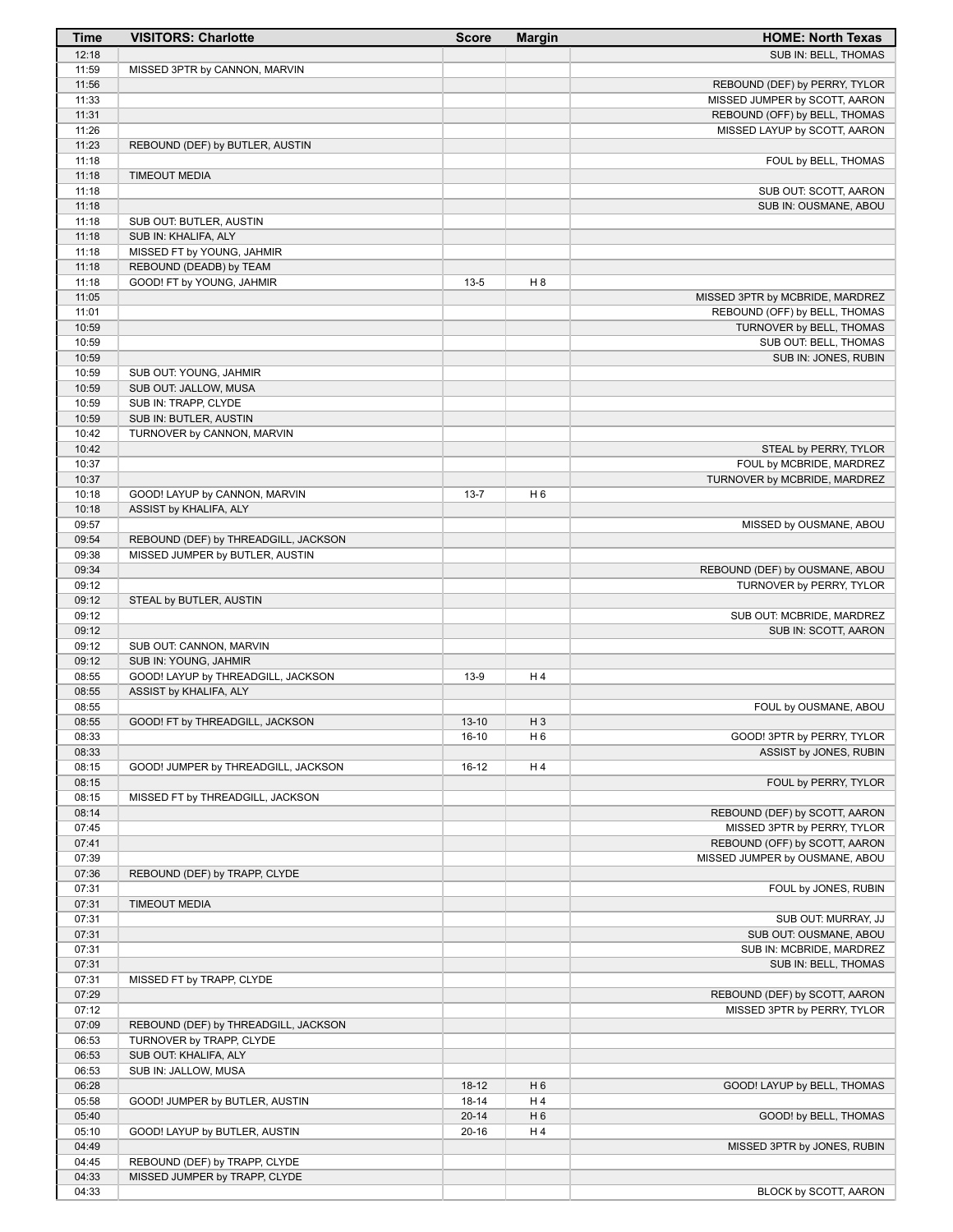| <b>Time</b> | <b>VISITORS: Charlotte</b>      | <b>Score</b> | <b>Margin</b>  | <b>HOME: North Texas</b>        |
|-------------|---------------------------------|--------------|----------------|---------------------------------|
| 04:32       |                                 |              |                | REBOUND (DEF) by TEAM           |
| 04:32       |                                 |              |                | SUB OUT: JONES, RUBIN           |
| 04:32       |                                 |              |                | SUB IN: MURRAY, JJ              |
| 04:13       |                                 | $22 - 16$    | H <sub>6</sub> | GOOD! LAYUP by PERRY, TYLOR     |
| 03:43       | GOOD! LAYUP by TRAPP, CLYDE     | $22 - 18$    | H <sub>4</sub> |                                 |
| 03:29       |                                 |              |                | MISSED 3PTR by BELL, THOMAS     |
| 03:26       | REBOUND (DEF) by TRAPP, CLYDE   |              |                |                                 |
| 03:10       | MISSED 3PTR by YOUNG, JAHMIR    |              |                |                                 |
| 03:07       |                                 |              |                | REBOUND (DEF) by SCOTT, AARON   |
| 02:38       |                                 |              |                | FOUL by PERRY, TYLOR            |
| 02:38       |                                 |              |                | TURNOVER by PERRY, TYLOR        |
| 02:38       | <b>TIMEOUT MEDIA</b>            |              |                |                                 |
| 02:20       | GOOD! LAYUP by JALLOW, MUSA     | 22-20        | H <sub>2</sub> |                                 |
| 02:18       | TIMEOUT 30SEC                   |              |                |                                 |
| 02:18       | SUB OUT: JALLOW, MUSA           |              |                |                                 |
| 02:18       | SUB IN: CANNON, MARVIN          |              |                |                                 |
| 01:52       | FOUL by TRAPP, CLYDE            |              |                |                                 |
| 01:37       |                                 |              |                | MISSED JUMPER by BELL, THOMAS   |
| 01:33       | REBOUND (DEF) by CANNON, MARVIN |              |                |                                 |
| 01:10       | MISSED 3PTR by TRAPP, CLYDE     |              |                |                                 |
| 01:07       |                                 |              |                | REBOUND (DEF) by BELL, THOMAS   |
| 00:59       |                                 |              |                | MISSED 3PTR by MCBRIDE, MARDREZ |
| 00:56       |                                 |              |                | REBOUND (OFF) by TEAM           |
| 00:56       | FOUL by YOUNG, JAHMIR           |              |                |                                 |
| 00:42       |                                 |              |                | MISSED JUMPER by PERRY, TYLOR   |
| 00:39       | REBOUND (DEF) by TRAPP, CLYDE   |              |                |                                 |
| 00:23       |                                 |              |                | TIMEOUT 30SEC                   |
| 00:23       |                                 |              |                | SUB OUT: PERRY, TYLOR           |
| 00:23       |                                 |              |                | SUB IN: JONES, RUBIN            |
| 00:14       | TIMEOUT 30SEC                   |              |                |                                 |
| 00:11       | MISSED JUMPER by BUTLER, AUSTIN |              |                |                                 |
| 00:07       |                                 |              |                | REBOUND (DEF) by BELL, THOMAS   |

# **Charlotte 20, North Texas 22**

| <b>Points (This Period)</b> | <b>CLT</b>     | <b>UNT</b>    |
|-----------------------------|----------------|---------------|
| In the Paint                | 12             |               |
| Off Turns                   |                |               |
| 2nd Chance                  |                |               |
| <b>Fast Break</b>           |                |               |
| Bench                       |                |               |
| Per Poss                    | 0.741<br>10/27 | 0.786<br>9/28 |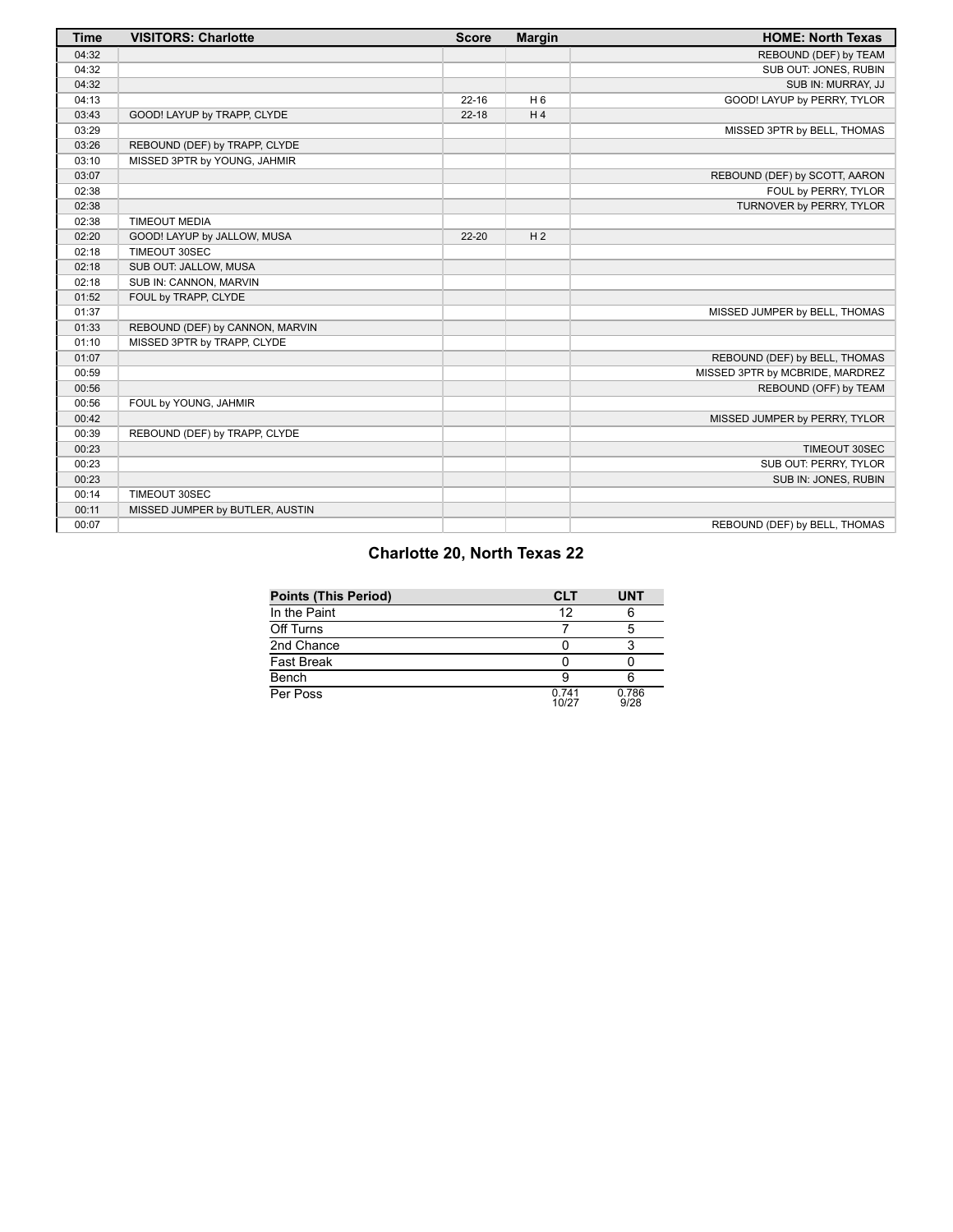### **Official Box Score Charlotte vs North Texas Second Half Statistics Only January 21, 2022 at Super Pit**



# **Charlotte 31**

| No.               | Player                  | S | <b>Pts</b>    | <b>FG</b> | 3FG     | <b>FT</b> | <b>OR</b>    | DR. | TR           | PF          | A | TO | <b>Blk</b> | Stl | <b>Min</b> | $+/-$          |
|-------------------|-------------------------|---|---------------|-----------|---------|-----------|--------------|-----|--------------|-------------|---|----|------------|-----|------------|----------------|
| 00                | TRAPP, CLYDE            | G | 0             | $0 - 2$   | $0 - 1$ | $0 - 0$   | 0            | 2   | 2            |             | 2 | 0  | 0          | 0   | 15         | $-20$          |
| 01                | YOUNG, JAHMIR           | G | 9             | $3 - 5$   | $1 - 1$ | $2 - 2$   | $\Omega$     | 0   | 0            | 0           | 2 |    | 0          | 0   | 16         | $-12$          |
| 02                | <b>BUTLER, AUSTIN</b>   | G |               | $2 - 2$   | $2 - 2$ | $1 - 2$   | $\mathbf{0}$ | 0   | 0            | 2           |   | 0  | 0          | 0   | 18         | $-14$          |
| 15                | KHALIFA, ALY            | С | 5             | $2 - 3$   | $1 - 1$ | $0 - 0$   | $\Omega$     | 0   | $\mathbf{0}$ | 4           | 0 | 2  | 0          | 0   | 8          | $-4$           |
| 20                | <b>BRASWELL, ROBERT</b> | F | 0             | $0 - 2$   | $0 - 2$ | $0 - 0$   | $\mathbf{0}$ | 0   | 0            | $\Omega$    | 0 | 0  | 0          | 0   | 5          | 1              |
| 05                | CANNON, MARVIN          | G | 2             | $1 - 2$   | $0 - 0$ | $0 - 0$   | $\Omega$     |     |              |             | 0 | 0  |            | 0   | 9          | $-3$           |
| 10                | <b>FRANCOIS, PERRY</b>  | F | 0             | $0 - 0$   | $0 - 0$ | $0 - 0$   | $\Omega$     | 0   | 0            | 0           | 0 | 0  | 0          | 0   | 4          | -2             |
| $12 \overline{ }$ | THREADGILL, JACKSON     | G | $\mathcal{P}$ | $1 - 3$   | $0 - 1$ | $0 - 0$   | $\mathbf{0}$ | 0   | 0            |             | 1 | 0  | $\Omega$   |     | 14         | $-3$           |
| 14                | LARSON, REGIN           | G | 0             | $0 - 0$   | $0 - 0$ | $0 - 0$   | $\mathbf{0}$ | 0   | 0            | 0           | 0 | 0  | 0          | 0   | 1          | 2              |
| 21                | JALLOW, MUSA            | G | 4             | $2 - 3$   | $0 - 0$ | $0 - 0$   | $\Omega$     |     |              | $\Omega$    | 0 | 0  | 0          |     | 9          | $\overline{2}$ |
| 24                | <b>FOLKES, ISAIAH</b>   | G | $\mathcal{P}$ | $0 - 0$   | $0 - 0$ | $2 - 2$   | $\Omega$     | 0   | $\Omega$     | $\Omega$    | 1 | 0  | $\Omega$   | 0   | 2          | 3              |
|                   | <b>TEAM</b>             |   |               | $0 - 0$   |         |           | 3            | 0   | 3            | $\mathbf 0$ |   |    |            |     |            |                |
|                   | <b>TOTALS</b>           |   | 31            | $11 - 22$ | $4 - 8$ | $5-6$     | 3            | 4   |              | 9           | 7 | 4  |            |     | 2 100      |                |

| <b>Shooting By Period</b><br>Period | FG        | FG%   | 3FG      | 3FG%  |          | FT%   | Last FG Half: CLT - |
|-------------------------------------|-----------|-------|----------|-------|----------|-------|---------------------|
| 2nd Half                            | $11 - 22$ | 50%   | 4-8      | 50%   | 5-6      | 83%   |                     |
| Game                                | 19-43     | 44.2% | $5 - 15$ | 33.3% | $8 - 13$ | 61.5% |                     |

# **North Texas 43**

| No. | Player                 | S  | <b>Pts</b> | FG        | 3FG     | <b>FT</b> | <b>OR</b> | <b>DR</b> | <b>TR</b> | PF       | A | <b>TO</b> | <b>B</b> lk | Stl            | Min | $+/-$ |
|-----|------------------------|----|------------|-----------|---------|-----------|-----------|-----------|-----------|----------|---|-----------|-------------|----------------|-----|-------|
| 01  | MCBRIDE, MARDREZ       | G  | 6          | $2 - 3$   | $2 - 2$ | $0-0$     | 0         | 0         | 0         |          | 0 | 0         | 0           |                | 14  | 15    |
| 04  | <b>BELL, THOMAS</b>    | F. | 8          | $4 - 7$   | $0 - 0$ | $0 - 0$   | 2         |           | 3         | 0        |   | 0         | 2           | $\mathbf{0}$   | 18  | 16    |
| 11  | MURRAY, JJ             | G  | 0          | $0 - 0$   | $0 - 0$ | $0 - 1$   | 0         | 1         |           | 2        | 2 |           | 0           | 1              | 15  | 15    |
| 15  | JONES, RUBIN           | G  | 0          | $0 - 0$   | $0 - 0$ | $0 - 0$   | 0         | 0         | 0         | 0        |   |           | 0           | $\mathbf{0}$   | 12  | 0     |
| 33  | <b>OUSMANE, ABOU</b>   | F. | 11         | $4 - 5$   | $0 - 0$ | $3 - 5$   | 0         | 0         | $\Omega$  |          |   |           | 0           | 0              | 10  | 2     |
| 00  | <b>BROWNE, RASHEED</b> | G  | $\Omega$   | $0 - 0$   | $0 - 0$ | $0 - 0$   | $\Omega$  | 0         | $\Omega$  | $\Omega$ | 0 | $\Omega$  | $\Omega$    | 0              | 1   | $-2$  |
| 02  | <b>SCOTT, AARON</b>    | F. | 6          | $1 - 3$   | $0 - 0$ | $4 - 4$   | 5         | 4         | 9         |          |   | 0         |             | 0              | 11  | 8     |
| 05  | PERRY, TYLOR           | G  | 12         | $4 - 4$   | $4 - 4$ | $0 - 0$   | $\Omega$  | 1         |           | $\Omega$ |   |           | 0           | 0              | 16  | 12    |
| 12  | ZEPHIR, BRYCE          | G  | 0          | $0 - 0$   | $0 - 0$ | $0 - 0$   | $\Omega$  | 0         | 0         | 0        | 0 | 0         | 0           | $\Omega$       | 1   | $-2$  |
| 23  | STONE, MATTHEW         | G  | $\Omega$   | $0 - 1$   | $0 - 1$ | $0 - 0$   | 0         | 0         | 0         | 1        | 0 | $\Omega$  | $\Omega$    | $\mathbf{0}$   | 2   | $-4$  |
|     | <b>TEAM</b>            |    |            | $0 - 0$   |         |           | 0         | 2         | 2         | 0        |   | 2         |             |                |     |       |
|     | <b>TOTALS</b>          |    | 43         | $15 - 23$ | $6 - 7$ | $7-10$    | 7         | 9         | 16        | 6        | 7 | 6         | 3           | $\overline{2}$ | 100 |       |

| <b>Shooting By Period</b><br>Period | FG    | FG%   | 3FG       | 3FG%  |          | FT%   |
|-------------------------------------|-------|-------|-----------|-------|----------|-------|
| 2nd Half                            | 15-23 | 65%   | հ-7       | 86%   | 7-10     | 70%   |
| Game                                | 23-49 | 46.9% | $11 - 22$ | 50.0% | $8 - 12$ | 66.7% |

*Last FG Half:* UNT -

| Game Notes:                                                | <b>Score</b> | 1st | 2 <sub>nd</sub> | TOT | <b>Points (This Period)</b> | CLI            | <b>UNT</b>     |
|------------------------------------------------------------|--------------|-----|-----------------|-----|-----------------------------|----------------|----------------|
| Officials: Les Jones, Michael Greenstein, Brent<br>Douglas | CLT          | 20  | 31              | 51  | In the Paint                |                | 18             |
| Attendance:                                                | UNT          | 22  | 43              | 65  | Off Turns                   |                |                |
|                                                            |              |     |                 |     | 2nd Chance                  |                |                |
| Start Time: 12:00 AM<br>Conference Game:                   |              |     |                 |     | Fast Break                  |                |                |
|                                                            |              |     |                 |     | Bench                       |                | 18             |
|                                                            |              |     |                 |     | Per Poss                    | 1.107<br>14/28 | 1.654<br>19/26 |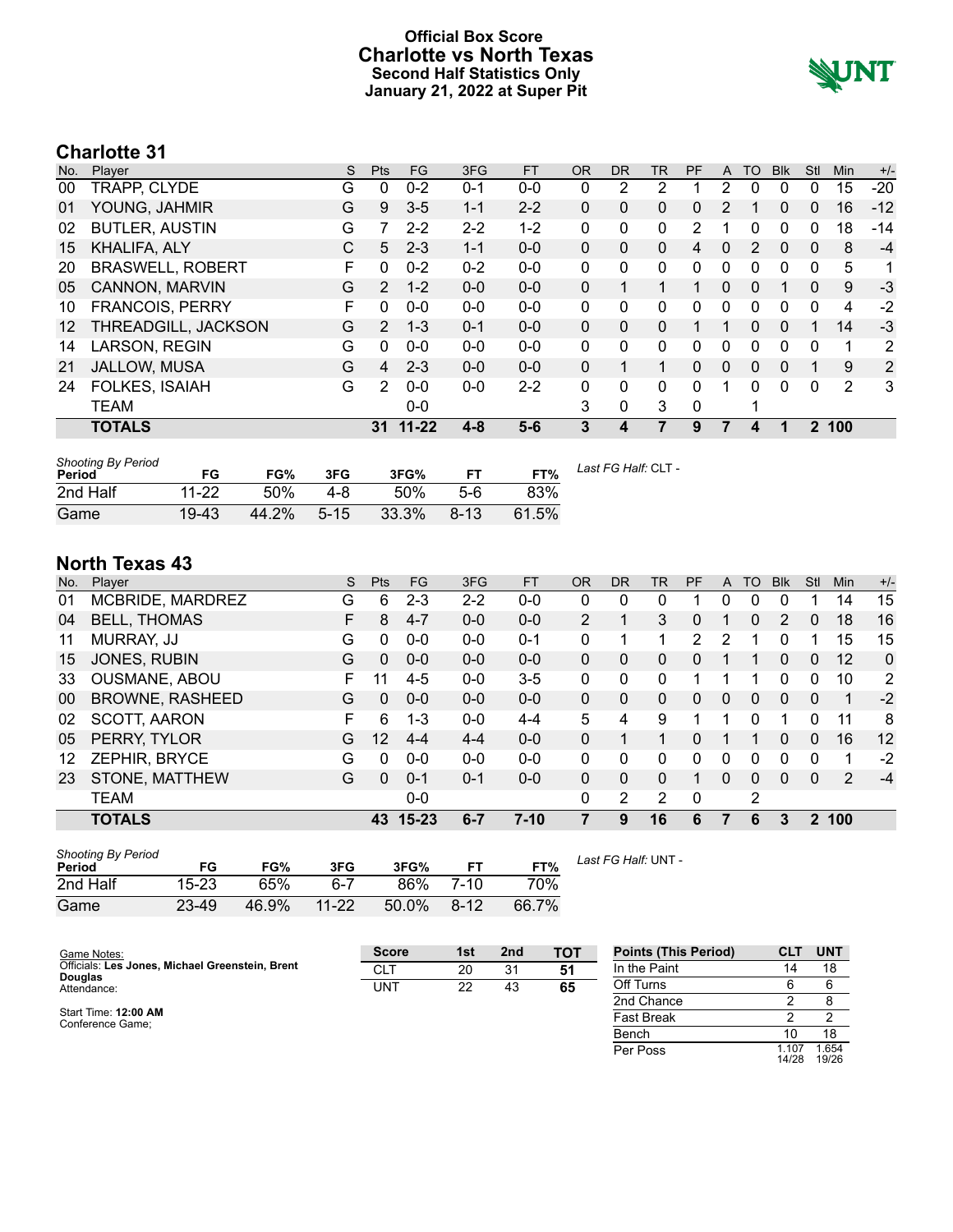#### **Official Play-By-Play Charlotte vs North Texas Second Half January 21, 2022 at Super Pit**



#### **Period 2**

<mark>Startersː</mark><br>Charlotte: 0 TRAPP,CLYDE (G); 1 YOUNG,JAHMIR (G); 2 BUTLER,AUSTIN (G); 15 KHALIFA,ALY (C); 20 BRASWELL,ROBERT (F);<br>**North Texas**: 1 MCBRIDE,MARDREZ (G); 4 BELL,THOMAS (F); 11 MURRAY,JJ (G); 15 JONES,RUBIN (G);

| Time           | <b>VISITORS: Charlotte</b>                                   | <b>Score</b> | <b>Margin</b>  | <b>HOME: North Texas</b>                       |
|----------------|--------------------------------------------------------------|--------------|----------------|------------------------------------------------|
| 20:00          |                                                              |              |                | SUB OUT: SCOTT, AARON                          |
| 20:00          |                                                              |              |                | SUB IN: OUSMANE, ABOU                          |
| 20:00          | SUB OUT: CANNON, MARVIN                                      |              |                |                                                |
| 20:00          | SUB IN: KHALIFA, ALY                                         |              |                |                                                |
| 19:46          |                                                              |              |                | MISSED JUMPER by MCBRIDE, MARDREZ              |
| 19:40          |                                                              |              |                | REBOUND (OFF) by BELL, THOMAS                  |
| 19:39          |                                                              | 24-20        | H4             | GOOD! LAYUP by BELL, THOMAS                    |
| 19:14          | GOOD! 3PTR by KHALIFA, ALY                                   | 24-23        | H <sub>1</sub> |                                                |
| 19:14          | ASSIST by TRAPP, CLYDE                                       |              |                |                                                |
| 18:53          |                                                              | 27-23        | H4             | GOOD! 3PTR by MCBRIDE, MARDREZ                 |
| 18:53          |                                                              |              |                | ASSIST by JONES, RUBIN                         |
| 18:30          | FOUL by KHALIFA, ALY                                         |              |                |                                                |
| 18:30          | TURNOVER by KHALIFA, ALY                                     |              |                |                                                |
| 18:06          |                                                              | $30 - 23$    | H <sub>7</sub> | GOOD! 3PTR by MCBRIDE, MARDREZ                 |
| 18:06          |                                                              |              |                | ASSIST by MURRAY, JJ                           |
| 17:44          | GOOD! 3PTR by BUTLER, AUSTIN                                 | 30-26        | H4             |                                                |
| 17:44          | ASSIST by YOUNG, JAHMIR                                      |              |                |                                                |
| 17:14          |                                                              |              |                | MISSED by BELL, THOMAS                         |
| 17:11          | REBOUND (DEF) by TRAPP, CLYDE                                |              |                |                                                |
| 17:03          | MISSED JUMPER by KHALIFA, ALY                                |              |                |                                                |
| 17:03          |                                                              |              |                | BLOCK by BELL, THOMAS                          |
| 16:58          | REBOUND (OFF) by TEAM                                        |              |                |                                                |
| 16:58          | SUB OUT: KHALIFA, ALY                                        |              |                |                                                |
| 16:58          | SUB IN: FRANCOIS, PERRY                                      |              |                |                                                |
| 16:49          | MISSED 3PTR by THREADGILL, JACKSON                           |              |                |                                                |
| 16:44          |                                                              |              |                | REBOUND (DEF) by TEAM                          |
| 16:44          |                                                              |              |                | SUB OUT: JONES, RUBIN                          |
| 16:44          |                                                              |              |                | SUB IN: PERRY, TYLOR                           |
| 16:26          |                                                              | 32-26        | H <sub>6</sub> | GOOD! LAYUP by OUSMANE, ABOU                   |
| 16:26          | FOUL by THREADGILL, JACKSON                                  |              |                |                                                |
| 16:26          |                                                              |              |                | MISSED FT by OUSMANE, ABOU                     |
| 16:25          | REBOUND (DEF) by TRAPP, CLYDE                                |              |                |                                                |
| 16:20          | MISSED LAYUP by YOUNG, JAHMIR                                |              |                |                                                |
| 16:18          |                                                              |              |                | REBOUND (DEF) by MURRAY, JJ                    |
| 16:04          |                                                              | 34-26        | H <sub>8</sub> | GOOD! DUNK by OUSMANE, ABOU                    |
| 16:04          |                                                              |              |                | ASSIST by MURRAY, JJ                           |
| 15:43          | <b>TIMEOUT MEDIA</b>                                         |              |                |                                                |
| 15:43          | SUB OUT: FRANCOIS, PERRY                                     |              |                |                                                |
| 15:43          | SUB IN: KHALIFA, ALY                                         |              |                |                                                |
| 15:27          | TURNOVER by KHALIFA, ALY                                     |              |                |                                                |
| 15:27          |                                                              |              |                | STEAL by MCBRIDE, MARDREZ                      |
| 15:05          | FOUL by KHALIFA, ALY                                         |              |                |                                                |
| 15:05          |                                                              | 35-26        | H9             | GOOD! FT by OUSMANE, ABOU                      |
| 15:05          | SUB OUT: KHALIFA, ALY                                        |              |                |                                                |
| 15:05          | SUB IN: JALLOW, MUSA                                         |              |                |                                                |
| 15:05          |                                                              |              |                | SUB OUT: MCBRIDE, MARDREZ                      |
| 15:05          |                                                              |              |                | SUB IN: JONES, RUBIN                           |
| 15:05          |                                                              |              |                | MISSED FT by OUSMANE, ABOU                     |
| 15:04          | REBOUND (DEF) by JALLOW, MUSA                                |              |                |                                                |
| 14:47<br>14:47 | GOOD! LAYUP by THREADGILL, JACKSON<br>ASSIST by TRAPP, CLYDE | 35-28        | H 7            |                                                |
| 14:22          |                                                              |              | H9             | GOOD! by OUSMANE, ABOU                         |
| 13:56          |                                                              | 37-28        |                |                                                |
| 13:53          | MISSED 3PTR by TRAPP, CLYDE<br>REBOUND (OFF) by TEAM         |              |                |                                                |
| 13:53          |                                                              |              |                |                                                |
| 13:53          |                                                              |              |                | SUB OUT: OUSMANE, ABOU<br>SUB IN: SCOTT, AARON |
| 13:50          | MISSED JUMPER by JALLOW, MUSA                                |              |                |                                                |
| 13:47          |                                                              |              |                | REBOUND (DEF) by BELL, THOMAS                  |
|                |                                                              |              |                |                                                |
| 13:44<br>13:44 | STEAL by THREADGILL, JACKSON                                 |              |                | TURNOVER by MURRAY, JJ                         |
| 13:40          | GOOD! LAYUP by YOUNG, JAHMIR [FB]                            | 37-30        | H 7            |                                                |
| 13:40          | ASSIST by THREADGILL, JACKSON                                |              |                |                                                |
| 13:07          |                                                              | 40-30        | H 10           | GOOD! 3PTR by PERRY, TYLOR                     |
| 13:02          | TURNOVER by YOUNG, JAHMIR                                    |              |                |                                                |
| 13:02          |                                                              |              |                | STEAL by MURRAY, JJ                            |
|                |                                                              |              |                |                                                |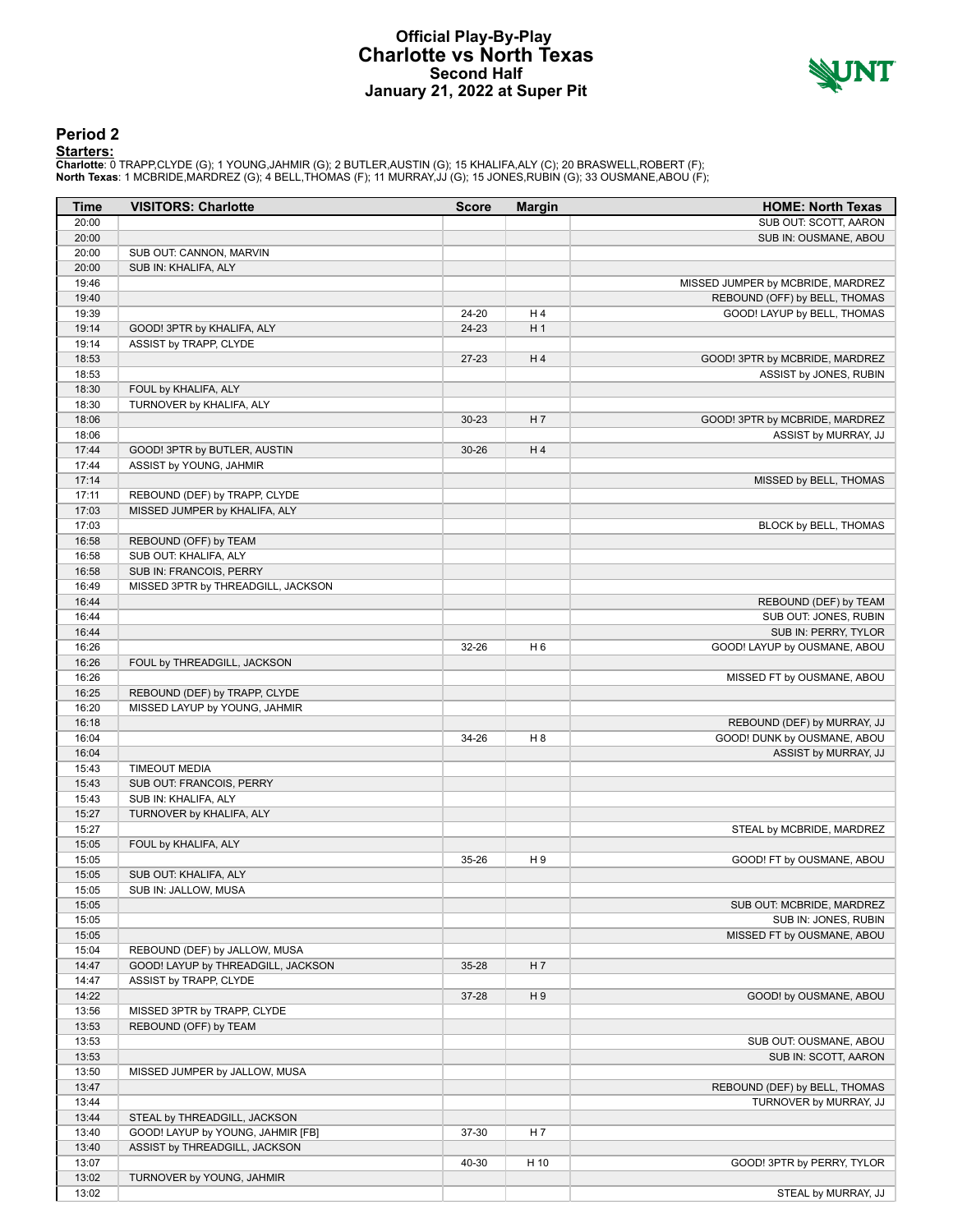| Time           | <b>VISITORS: Charlotte</b>                          | <b>Score</b> | <b>Margin</b>  | <b>HOME: North Texas</b>                        |
|----------------|-----------------------------------------------------|--------------|----------------|-------------------------------------------------|
| 12:45          |                                                     | 42-30        | H 12           | GOOD! LAYUP by SCOTT, AARON                     |
| 12:45          |                                                     |              |                | ASSIST by BELL, THOMAS                          |
| 12:17          | MISSED JUMPER by YOUNG, JAHMIR                      |              |                |                                                 |
| 12:17          |                                                     |              |                | BLOCK by SCOTT, AARON                           |
| 12:15          | REBOUND (OFF) by TEAM                               |              |                |                                                 |
| 12:15<br>12:15 |                                                     |              |                | SUB OUT: BELL, THOMAS                           |
| 12:15          |                                                     |              |                | SUB OUT: MURRAY, JJ<br>SUB IN: MCBRIDE, MARDREZ |
| 12:15          |                                                     |              |                | SUB IN: OUSMANE, ABOU                           |
| 12:03          | GOOD! DUNK by JALLOW, MUSA                          | 42-32        | H 10           |                                                 |
| 12:03          | ASSIST by BUTLER, AUSTIN                            |              |                |                                                 |
| 11:45          |                                                     | 45-32        | H 13           | GOOD! 3PTR by PERRY, TYLOR                      |
| 11:45          |                                                     |              |                | ASSIST by OUSMANE, ABOU                         |
| 11:30          | GOOD! 3PTR by BUTLER, AUSTIN                        | 45-35        | H 10           |                                                 |
| 11:11          | FOUL by BUTLER, AUSTIN                              |              |                |                                                 |
| 11:11          | <b>TIMEOUT MEDIA</b>                                |              |                |                                                 |
| 11:11          | SUB OUT: YOUNG, JAHMIR                              |              |                |                                                 |
| 11:11          | SUB IN: CANNON, MARVIN                              |              |                |                                                 |
| 11:03          |                                                     |              |                | TURNOVER by OUSMANE, ABOU                       |
| 11:03          |                                                     |              |                | SUB OUT: OUSMANE, ABOU                          |
| 11:03          |                                                     |              |                | SUB IN: BELL, THOMAS                            |
| 10:36<br>10:33 | MISSED JUMPER by THREADGILL, JACKSON                |              |                | REBOUND (DEF) by SCOTT, AARON                   |
| 10:07          |                                                     |              |                | MISSED JUMPER by SCOTT, AARON                   |
| 10:05          |                                                     |              |                | REBOUND (OFF) by SCOTT, AARON                   |
| 10:03          |                                                     | 47-35        | H 12           | GOOD! LAYUP by BELL, THOMAS                     |
| 10:03          |                                                     |              |                | ASSIST by SCOTT, AARON                          |
| 09:31          | TURNOVER by TEAM                                    |              |                |                                                 |
| 09:31          | SUB OUT: CANNON, MARVIN                             |              |                |                                                 |
| 09:31          | SUB OUT: THREADGILL, JACKSON                        |              |                |                                                 |
| 09:31          | SUB IN: YOUNG, JAHMIR                               |              |                |                                                 |
| 09:31          | SUB IN: KHALIFA, ALY                                |              |                |                                                 |
| 09:19          | FOUL by BUTLER, AUSTIN                              |              |                |                                                 |
| 09:19          | SUB OUT: TRAPP, CLYDE                               |              |                |                                                 |
| 09:19          | SUB IN: CANNON, MARVIN                              |              |                |                                                 |
| 09:04          |                                                     |              |                | TURNOVER by JONES, RUBIN                        |
| 09:04          | STEAL by JALLOW, MUSA                               |              |                |                                                 |
| 09:04          |                                                     |              |                | SUB OUT: MCBRIDE, MARDREZ                       |
| 09:04<br>09:04 |                                                     |              |                | SUB OUT: SCOTT, AARON<br>SUB IN: MURRAY, JJ     |
| 09:04          |                                                     |              |                | SUB IN: OUSMANE, ABOU                           |
| 08:39          | GOOD! LAYUP by JALLOW, MUSA                         | 47-37        | H 10           |                                                 |
| 08:39          | ASSIST by YOUNG, JAHMIR                             |              |                |                                                 |
| 08:12          |                                                     |              |                | MISSED by OUSMANE, ABOU                         |
| 08:09          |                                                     |              |                | REBOUND (OFF) by BELL, THOMAS                   |
| 08:09          |                                                     |              |                | MISSED JUMPER by BELL, THOMAS                   |
| 08:08          | REBOUND (DEF) by CANNON, MARVIN                     |              |                |                                                 |
| 08:08          |                                                     |              |                | FOUL by OUSMANE, ABOU                           |
| 08:08          |                                                     |              |                | SUB OUT: JONES, RUBIN                           |
| 08:08          |                                                     |              |                | SUB IN: MCBRIDE, MARDREZ                        |
| 07:39          | GOOD! JUMPER by KHALIFA, ALY                        | 47-39        | H <sub>8</sub> |                                                 |
| 07:08          |                                                     | 49-39        | H 10           | GOOD! JUMPER by OUSMANE, ABOU                   |
| 07:08          |                                                     |              |                | ASSIST by PERRY, TYLOR                          |
| 06:53<br>06:31 | GOOD! 3PTR by YOUNG, JAHMIR<br>FOUL by KHALIFA, ALY | 49-42        | H7             |                                                 |
| 06:31          | <b>TIMEOUT MEDIA</b>                                |              |                |                                                 |
| 06:31          | SUB OUT: JALLOW, MUSA                               |              |                |                                                 |
| 06:31          | SUB IN: TRAPP, CLYDE                                |              |                |                                                 |
| 06:31          |                                                     | 50-42        | H <sub>8</sub> | GOOD! FT by OUSMANE, ABOU                       |
| 06:31          |                                                     | 51-42        | H9             | GOOD! FT by OUSMANE, ABOU                       |
| 06:31          |                                                     |              |                | SUB OUT: OUSMANE, ABOU                          |
| 06:31          |                                                     |              |                | SUB IN: SCOTT, AARON                            |
| 06:17          |                                                     |              |                | FOUL by MURRAY, JJ                              |
| 06:11          | GOOD! LAYUP by YOUNG, JAHMIR                        | 51-44        | H7             |                                                 |
| 05:40          |                                                     | 54-44        | H 10           | GOOD! 3PTR by PERRY, TYLOR                      |
| 05:25          | MISSED JUMPER by TRAPP, CLYDE                       |              |                |                                                 |
| 05:22          |                                                     |              |                | REBOUND (DEF) by SCOTT, AARON                   |
| 04:55          |                                                     | 57-44        | H 13           | GOOD! 3PTR by PERRY, TYLOR                      |
| 04:44          | MISSED JUMPER by CANNON, MARVIN                     |              |                |                                                 |
| 04:44          |                                                     |              |                | BLOCK by BELL, THOMAS                           |
| 04:42          |                                                     |              |                | REBOUND (DEF) by SCOTT, AARON                   |
| 04:42<br>04:42 | FOUL by KHALIFA, ALY<br>SUB OUT: KHALIFA, ALY       |              |                |                                                 |
| 04:42          | SUB IN: THREADGILL, JACKSON                         |              |                |                                                 |
| 04:42          |                                                     |              |                | MISSED FT by MURRAY, JJ [FB]                    |
| 04:41          |                                                     |              |                | REBOUND (OFF) by SCOTT, AARON                   |
|                |                                                     |              |                |                                                 |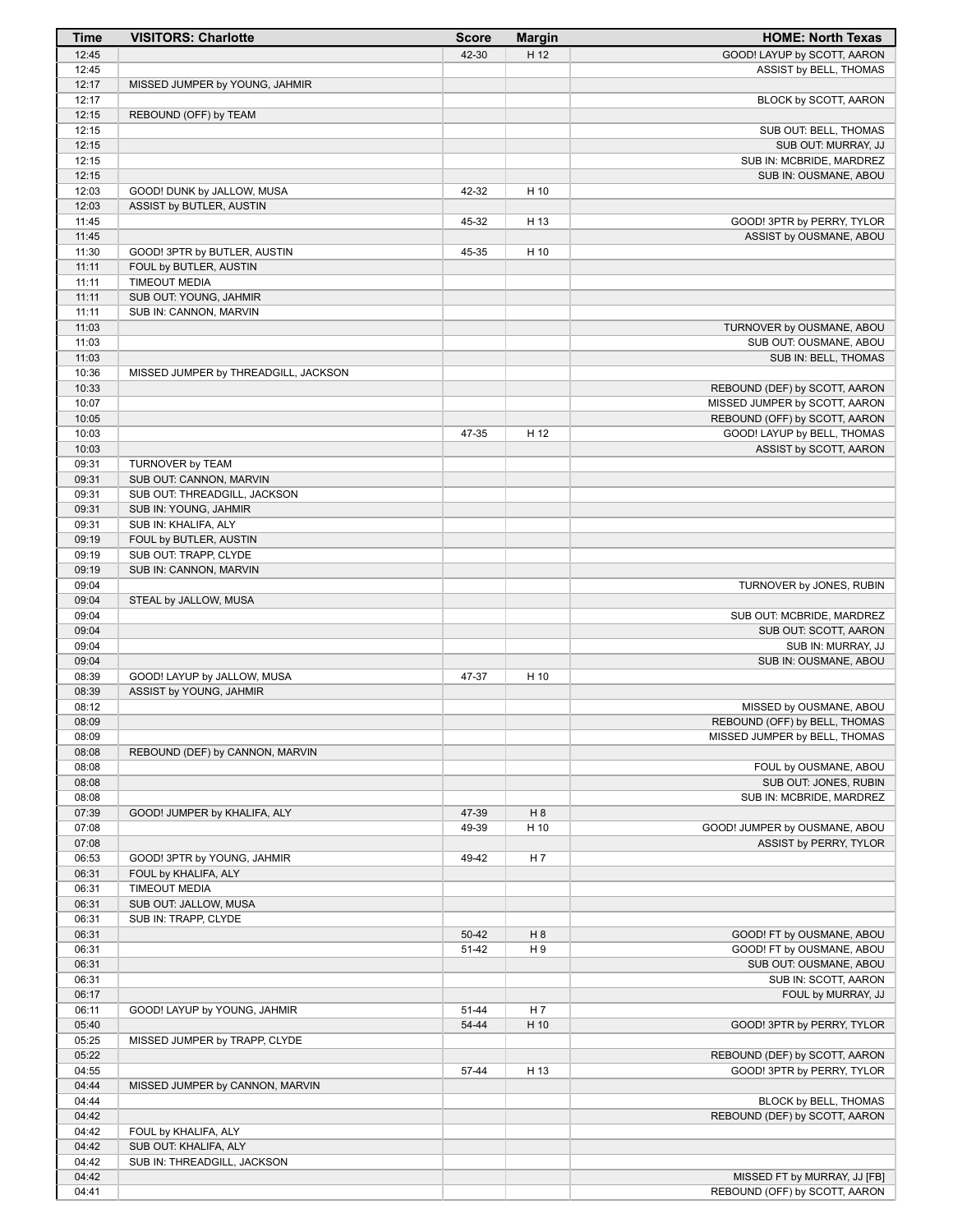| <b>Time</b> | <b>VISITORS: Charlotte</b>      | <b>Score</b> | <b>Margin</b> | <b>HOME: North Texas</b>      |
|-------------|---------------------------------|--------------|---------------|-------------------------------|
| 04:39       | FOUL by CANNON, MARVIN          |              |               |                               |
| 04:39       |                                 | 58-44        | H 14          | GOOD! FT by SCOTT, AARON [FB] |
| 04:39       |                                 | 59-44        | H 15          | GOOD! FT by SCOTT, AARON [FB] |
| 04:39       | SUB OUT: CANNON, MARVIN         |              |               |                               |
| 04:39       | SUB IN: BRASWELL, ROBERT        |              |               |                               |
| 04:27       |                                 |              |               | FOUL by MCBRIDE, MARDREZ      |
| 04:27       | GOOD! FT by BUTLER, AUSTIN      | 59-45        | H 14          |                               |
| 04:27       | MISSED FT by BUTLER, AUSTIN     |              |               |                               |
| 04:25       |                                 |              |               | REBOUND (DEF) by SCOTT, AARON |
| 04:01       |                                 | 61-45        | H 16          | GOOD! LAYUP by BELL, THOMAS   |
| 03:46       | MISSED 3PTR by BRASWELL, ROBERT |              |               |                               |
| 03:43       |                                 |              |               | REBOUND (DEF) by PERRY, TYLOR |
| 03:16       |                                 |              |               | TURNOVER by PERRY, TYLOR      |
| 03:16       | <b>TIMEOUT MEDIA</b>            |              |               |                               |
| 03:04       | MISSED 3PTR by BRASWELL, ROBERT |              |               |                               |
| 03:02       |                                 |              |               | REBOUND (DEF) by TEAM         |
| 02:36       |                                 | 63-45        | H 18          | GOOD! JUMPER by BELL, THOMAS  |
| 02:20       |                                 |              |               | FOUL by MURRAY, JJ            |
| 02:20       | GOOD! FT by YOUNG, JAHMIR       | 63-46        | H 17          |                               |
| 02:20       | GOOD! FT by YOUNG, JAHMIR       | 63-47        | H 16          |                               |
| 02:20       | SUB OUT: YOUNG, JAHMIR          |              |               |                               |
| 02:20       | SUB IN: CANNON, MARVIN          |              |               |                               |
| 02:20       | SUB OUT: BUTLER, AUSTIN         |              |               |                               |
| 02:20       | SUB IN: FRANCOIS, PERRY         |              |               |                               |
| 01:55       |                                 |              |               | MISSED JUMPER by BELL, THOMAS |
| 01:53       |                                 |              |               | REBOUND (OFF) by SCOTT, AARON |
| 01:52       |                                 |              |               | MISSED JUMPER by SCOTT, AARON |
| 01:52       | BLOCK by CANNON, MARVIN         |              |               |                               |
| 01:51       |                                 |              |               | REBOUND (OFF) by SCOTT, AARON |
| 01:51       | FOUL by TRAPP, CLYDE            |              |               |                               |
| 01:51       |                                 | 64-47        | H 17          | GOOD! FT by SCOTT, AARON      |
| 01:51       |                                 |              |               | SUB OUT: MURRAY, JJ           |
| 01:51       |                                 |              |               | SUB IN: JONES, RUBIN          |
| 01:51       | SUB OUT: TRAPP, CLYDE           |              |               |                               |
| 01:51       | SUB IN: FOLKES, ISAIAH          |              |               |                               |
| 01:51       |                                 | 65-47        | H 18          | GOOD! FT by SCOTT, AARON      |
| 01:51       |                                 |              |               | SUB OUT: MCBRIDE, MARDREZ     |
| 01:51       |                                 |              |               | SUB IN: STONE, MATTHEW        |
| 01:31       | GOOD! LAYUP by CANNON, MARVIN   | 65-49        | H 16          |                               |
| 01:31       | ASSIST by FOLKES, ISAIAH        |              |               |                               |
| 00:56       |                                 |              |               | TURNOVER by TEAM              |
| 00:56       |                                 |              |               | SUB OUT: BELL, THOMAS         |
| 00:56       |                                 |              |               | SUB OUT: PERRY, TYLOR         |
| 00:56       |                                 |              |               | SUB IN: BROWNE, RASHEED       |
| 00:56       |                                 |              |               | SUB IN: ZEPHIR, BRYCE         |
| 00:56       | SUB OUT: THREADGILL, JACKSON    |              |               |                               |
| 00:56       | SUB IN: LARSON, REGIN           |              |               |                               |
| 00:48       |                                 |              |               | FOUL by STONE, MATTHEW        |
| 00:41       |                                 |              |               | FOUL by SCOTT, AARON          |
| 00:41       | GOOD! FT by FOLKES, ISAIAH      | 65-50        | H 15          |                               |
| 00:41       | GOOD! FT by FOLKES, ISAIAH      | 65-51        | H 14          |                               |
| 00:10       |                                 |              |               | MISSED 3PTR by STONE, MATTHEW |
| 00:10       |                                 |              |               | REBOUND (OFF) by SCOTT, AARON |
| 00:10       |                                 |              |               | TURNOVER by TEAM              |

# **Charlotte 51, North Texas 65**

| <b>Points (This Period)</b> | <b>CLT</b>     | <b>UNT</b>     |
|-----------------------------|----------------|----------------|
| In the Paint                | 14             | 18             |
| Off Turns                   | 6              |                |
| 2nd Chance                  | 2              |                |
| <b>Fast Break</b>           | 2              |                |
| Bench                       | 10             | 18             |
| Per Poss                    | 1.107<br>14/28 | 1.654<br>19/26 |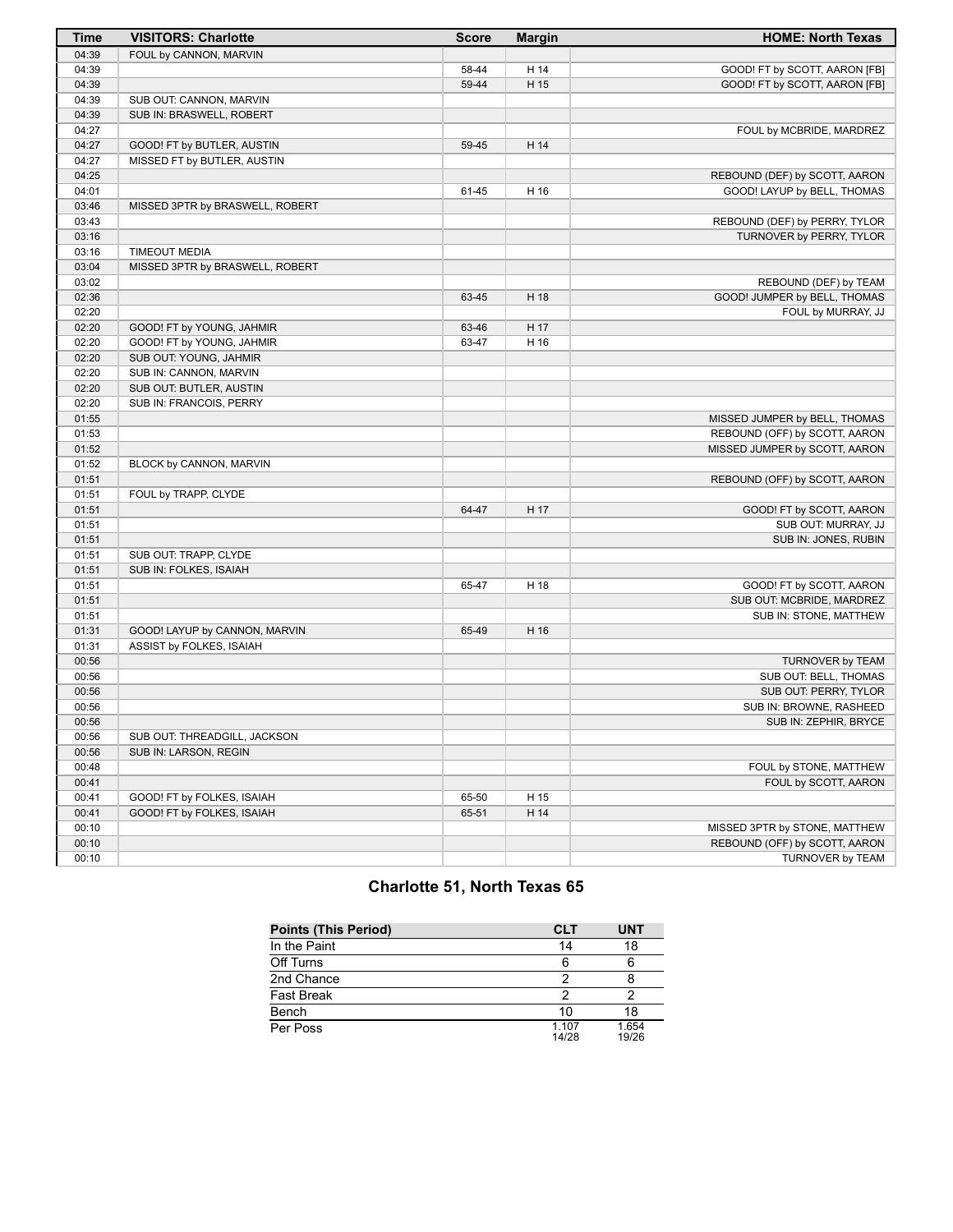#### **Official Scoring/Possession Reference Chart Charlotte vs North Texas Period 1 January 21, 2022 at Super Pit**



#### **Period 1**

<mark>Startersː</mark><br>Charlotte: 0 TRAPP,CLYDE (G); 1 YOUNG,JAHMIR (G); 2 BUTLER,AUSTIN (G); 15 KHALIFA,ALY (C); 20 BRASWELL,ROBERT (F);<br>**North Texas**: 1 MCBRIDE,MARDREZ (G); 4 BELL,THOMAS (F); 11 MURRAY,JJ (G); 15 JONES,RUBIN (G);

| <b>Time</b> | <b>VISITORS: Charlotte</b>          | <b>Score</b> | <b>Margin</b>  | <b>HOME: North Texas</b>       |
|-------------|-------------------------------------|--------------|----------------|--------------------------------|
| 19:27       |                                     | $3-0$        | $H_3$          | GOOD! 3PTR by MCBRIDE, MARDREZ |
| 18:57       |                                     | $6-0$        | H <sub>6</sub> | GOOD! 3PTR by MCBRIDE, MARDREZ |
| 18:37       | GOOD! FT by KHALIFA, ALY            | $6 - 1$      | H <sub>5</sub> |                                |
| 17:24       |                                     | $9 - 1$      | H8             | GOOD! 3PTR by MCBRIDE, MARDREZ |
| 15:55       |                                     | $12 - 1$     | H 11           | GOOD! 3PTR by JONES, RUBIN     |
| 14:32       |                                     | $13 - 1$     | H 12           | GOOD! FT by SCOTT, AARON       |
| 14:06       | GOOD! 3PTR by BUTLER, AUSTIN        | $13 - 4$     | H9             |                                |
| 11:18       | GOOD! FT by YOUNG, JAHMIR           | $13 - 5$     | H 8            |                                |
| 10:18       | GOOD! LAYUP by CANNON, MARVIN       | $13 - 7$     | H <sub>6</sub> |                                |
| 08:55       | GOOD! LAYUP by THREADGILL, JACKSON  | $13-9$       | H4             |                                |
| 08:55       | GOOD! FT by THREADGILL, JACKSON     | $13 - 10$    | $H_3$          |                                |
| 08:33       |                                     | $16 - 10$    | H <sub>6</sub> | GOOD! 3PTR by PERRY, TYLOR     |
| 08:15       | GOOD! JUMPER by THREADGILL, JACKSON | $16 - 12$    | H <sub>4</sub> |                                |
| 06:28       |                                     | $18 - 12$    | H <sub>6</sub> | GOOD! LAYUP by BELL, THOMAS    |
| 05:58       | GOOD! JUMPER by BUTLER, AUSTIN      | $18-14$      | H <sub>4</sub> |                                |
| 05:40       |                                     | $20 - 14$    | H <sub>6</sub> | GOOD! by BELL, THOMAS          |
| 05:10       | GOOD! LAYUP by BUTLER, AUSTIN       | $20 - 16$    | H <sub>4</sub> |                                |
| 04:13       |                                     | $22 - 16$    | H <sub>6</sub> | GOOD! LAYUP by PERRY, TYLOR    |
| 03:43       | GOOD! LAYUP by TRAPP, CLYDE         | $22 - 18$    | H <sub>4</sub> |                                |
| 02:20       | GOOD! LAYUP by JALLOW, MUSA         | $22 - 20$    | H <sub>2</sub> |                                |

**Charlotte 20, North Texas 22**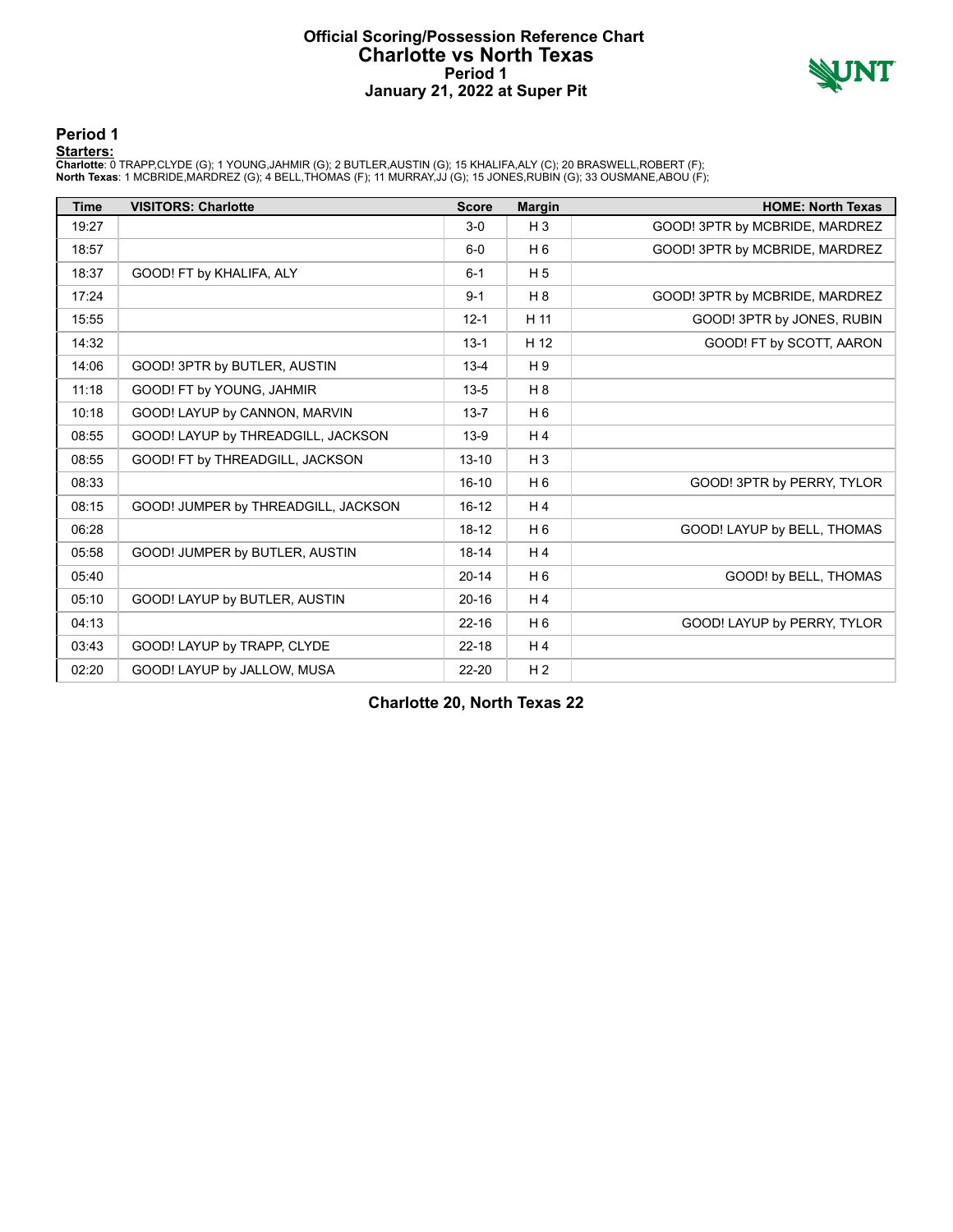### **Official Scoring/Possession Reference Chart Charlotte vs North Texas Period 2 January 21, 2022 at Super Pit**



#### **Period 2**

<mark>Startersː</mark><br>Charlotte: 0 TRAPP,CLYDE (G); 1 YOUNG,JAHMIR (G); 2 BUTLER,AUSTIN (G); 15 KHALIFA,ALY (C); 20 BRASWELL,ROBERT (F);<br>**North Texas**: 1 MCBRIDE,MARDREZ (G); 4 BELL,THOMAS (F); 11 MURRAY,JJ (G); 15 JONES,RUBIN (G);

| <b>Time</b> | <b>VISITORS: Charlotte</b>         | <b>Score</b> | <b>Margin</b>  | <b>HOME: North Texas</b>       |
|-------------|------------------------------------|--------------|----------------|--------------------------------|
| 19:39       |                                    | 24-20        | H4             | GOOD! LAYUP by BELL, THOMAS    |
| 19:14       | GOOD! 3PTR by KHALIFA, ALY         | 24-23        | H <sub>1</sub> |                                |
| 18:53       |                                    | 27-23        | H4             | GOOD! 3PTR by MCBRIDE, MARDREZ |
| 18:06       |                                    | 30-23        | H 7            | GOOD! 3PTR by MCBRIDE, MARDREZ |
| 17:44       | GOOD! 3PTR by BUTLER, AUSTIN       | 30-26        | H <sub>4</sub> |                                |
| 16:26       |                                    | 32-26        | H <sub>6</sub> | GOOD! LAYUP by OUSMANE, ABOU   |
| 16:04       |                                    | 34-26        | H <sub>8</sub> | GOOD! DUNK by OUSMANE, ABOU    |
| 15:05       |                                    | 35-26        | H <sub>9</sub> | GOOD! FT by OUSMANE, ABOU      |
| 14:47       | GOOD! LAYUP by THREADGILL, JACKSON | 35-28        | H <sub>7</sub> |                                |
| 14:22       |                                    | 37-28        | H9             | GOOD! by OUSMANE, ABOU         |
| 13:40       | GOOD! LAYUP by YOUNG, JAHMIR [FB]  | 37-30        | H <sub>7</sub> |                                |
| 13:07       |                                    | 40-30        | H 10           | GOOD! 3PTR by PERRY, TYLOR     |
| 12:45       |                                    | 42-30        | H 12           | GOOD! LAYUP by SCOTT, AARON    |
| 12:03       | GOOD! DUNK by JALLOW, MUSA         | 42-32        | H 10           |                                |
| 11:45       |                                    | 45-32        | H 13           | GOOD! 3PTR by PERRY, TYLOR     |
| 11:30       | GOOD! 3PTR by BUTLER, AUSTIN       | 45-35        | H 10           |                                |
| 10:03       |                                    | 47-35        | H 12           | GOOD! LAYUP by BELL, THOMAS    |
| 08:39       | GOOD! LAYUP by JALLOW, MUSA        | 47-37        | H 10           |                                |
| 07:39       | GOOD! JUMPER by KHALIFA, ALY       | 47-39        | H <sub>8</sub> |                                |
| 07:08       |                                    | 49-39        | H 10           | GOOD! JUMPER by OUSMANE, ABOU  |
| 06:53       | GOOD! 3PTR by YOUNG, JAHMIR        | 49-42        | H <sub>7</sub> |                                |
| 06:31       |                                    | 50-42        | H <sub>8</sub> | GOOD! FT by OUSMANE, ABOU      |
| 06:31       |                                    | 51-42        | H 9            | GOOD! FT by OUSMANE, ABOU      |
| 06:11       | GOOD! LAYUP by YOUNG, JAHMIR       | 51-44        | H 7            |                                |
| 05:40       |                                    | 54-44        | H 10           | GOOD! 3PTR by PERRY, TYLOR     |
| 04:55       |                                    | 57-44        | H 13           | GOOD! 3PTR by PERRY, TYLOR     |
| 04:39       |                                    | 58-44        | H 14           | GOOD! FT by SCOTT, AARON [FB]  |
| 04:39       |                                    | 59-44        | H 15           | GOOD! FT by SCOTT, AARON [FB]  |
| 04:27       | GOOD! FT by BUTLER, AUSTIN         | 59-45        | H 14           |                                |
| 04:01       |                                    | 61-45        | H 16           | GOOD! LAYUP by BELL, THOMAS    |
| 02:36       |                                    | 63-45        | H 18           | GOOD! JUMPER by BELL, THOMAS   |
| 02:20       | GOOD! FT by YOUNG, JAHMIR          | 63-46        | H 17           |                                |
| 02:20       | GOOD! FT by YOUNG, JAHMIR          | 63-47        | H 16           |                                |
| 01:51       |                                    | 64-47        | H 17           | GOOD! FT by SCOTT, AARON       |
| 01:51       |                                    | 65-47        | H 18           | GOOD! FT by SCOTT, AARON       |
| 01:31       | GOOD! LAYUP by CANNON, MARVIN      | 65-49        | H 16           |                                |
| 00:41       | GOOD! FT by FOLKES, ISAIAH         | 65-50        | H 15           |                                |
| 00:41       | GOOD! FT by FOLKES, ISAIAH         | 65-51        | H 14           |                                |

**Charlotte 51, North Texas 65**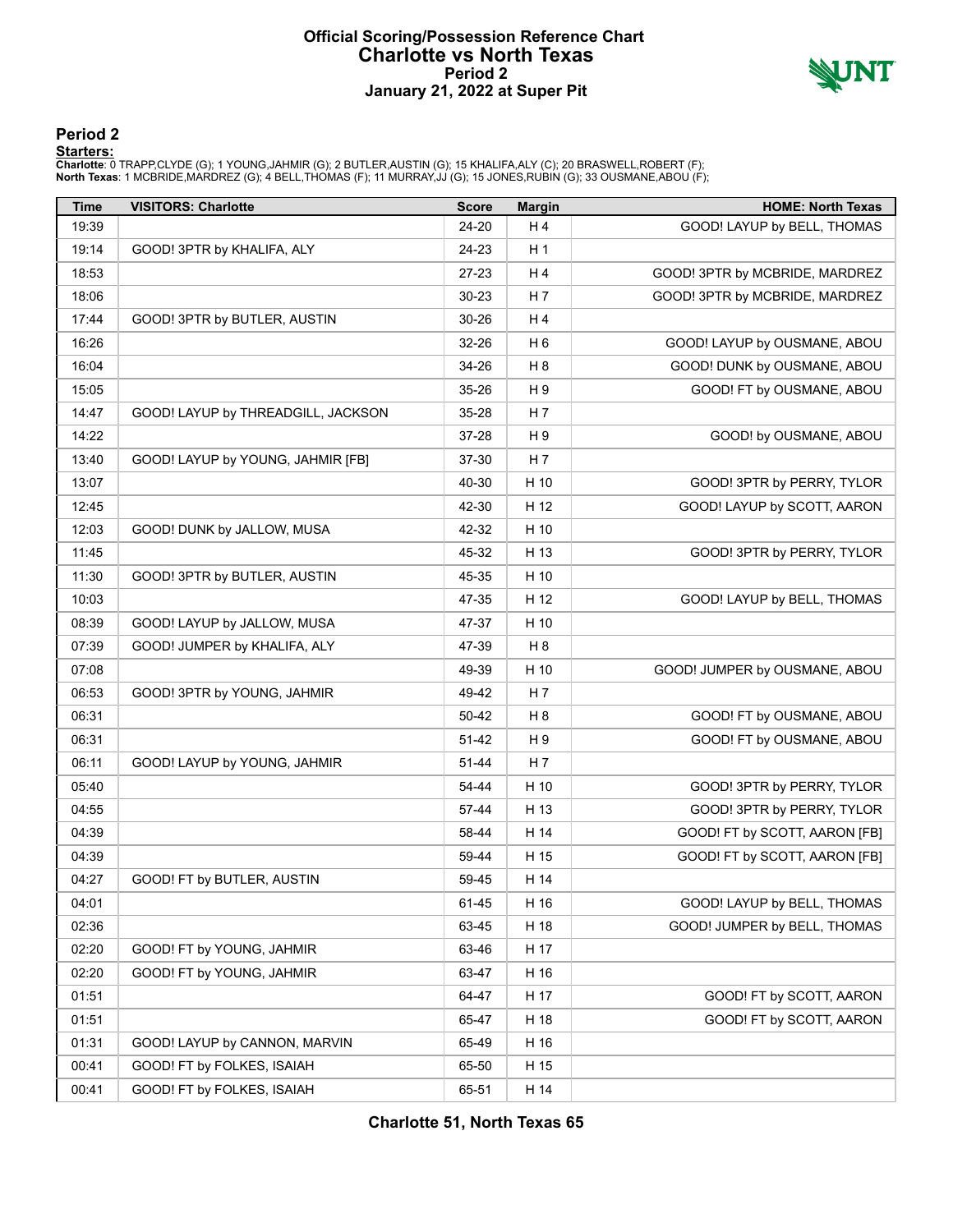#### **Official Substitutions Log Charlotte vs North Texas Period 1 January 21, 2022 at Super Pit**



| <b>VISITORS: Charlotte</b>     | <b>Time</b> | <b>Score</b> | <b>HOME: North Texas</b>    |
|--------------------------------|-------------|--------------|-----------------------------|
| 0 TRAPP.CLYDE                  |             |              | 1 MCBRIDE.MARDREZ           |
| 1 YOUNG, JAHMIR                |             |              | 4 BELL, THOMAS              |
| 2 BUTLER, AUSTIN               |             |              | 11 MURRAY, JJ               |
| 15 KHALIFA, ALY                |             |              | 15 JONES, RUBIN             |
| 20 BRASWELL, ROBERT            |             |              | 33 OUSMANE, ABOU            |
|                                | 17:42       | $1-6$        | SUB OUT: MURRAY, JJ         |
|                                | 17:42       |              | SUB IN: PERRY, TYLOR        |
|                                | 16:44       | $1 - 9$      | SUB OUT: OUSMANE, ABOU      |
|                                | 16:44       |              | SUB IN: SCOTT, AARON        |
| SUB OUT: 20 BRASWELL, ROBERT   | 16:44       |              |                             |
| SUB IN: 21 JALLOW, MUSA        | 16:44       |              |                             |
| SUB OUT: 15 KHALIFA, ALY       | 16:17       | $1-9$        |                             |
| SUB IN: 12 THREADGILL, JACKSON | 16:17       |              |                             |
|                                | 15:03       | $1 - 12$     | SUB OUT: MCBRIDE, MARDREZ   |
|                                | 15:03       |              | SUB IN: MURRAY, JJ          |
| SUB OUT: 0 TRAPP,CLYDE         | 14:32       | $1 - 12$     |                             |
| SUB IN: 5 CANNON, MARVIN       | 14:32       |              |                             |
|                                | 13:40       | $4 - 13$     | SUB OUT: BELL, THOMAS       |
|                                | 13:40       |              | SUB IN: MCBRIDE, MARDREZ    |
|                                | 12:18       | $4 - 13$     | SUB OUT: JONES, RUBIN       |
|                                | 12:18       |              | <b>SUB IN: BELL, THOMAS</b> |
|                                | 11:18       | $4 - 13$     | SUB OUT: SCOTT, AARON       |
|                                | 11:18       |              | SUB IN: OUSMANE, ABOU       |
| SUB OUT: 2 BUTLER, AUSTIN      | 11:18       |              |                             |
| SUB IN: 15 KHALIFA, ALY        | 11:18       |              |                             |
|                                | 10:59       | $5 - 13$     | SUB OUT: BELL, THOMAS       |
|                                | 10:59       |              | SUB IN: JONES, RUBIN        |
| SUB OUT: 1 YOUNG, JAHMIR       | 10:59       |              |                             |
| SUB OUT: 21 JALLOW, MUSA       | 10:59       |              |                             |
| SUB IN: 0 TRAPP,CLYDE          | 10:59       |              |                             |
| SUB IN: 2 BUTLER, AUSTIN       | 10:59       |              |                             |
|                                | 09:12       | $7 - 13$     | SUB OUT: MCBRIDE, MARDREZ   |
|                                | 09:12       |              | SUB IN: SCOTT, AARON        |
| SUB OUT: 5 CANNON, MARVIN      | 09:12       |              |                             |
| SUB IN: 1 YOUNG, JAHMIR        | 09:12       |              |                             |
|                                | 07:31       | $12 - 16$    | SUB OUT: MURRAY, JJ         |
|                                | 07:31       |              | SUB OUT: OUSMANE, ABOU      |
|                                | 07:31       |              | SUB IN: MCBRIDE, MARDREZ    |
|                                | 07:31       |              | SUB IN: BELL, THOMAS        |
| SUB OUT: 15 KHALIFA, ALY       | 06:53       | $12 - 16$    |                             |
| SUB IN: 21 JALLOW, MUSA        | 06:53       |              |                             |
|                                | 04:32       | $16 - 20$    | SUB OUT: JONES, RUBIN       |
|                                | 04:32       |              | SUB IN: MURRAY, JJ          |
| SUB OUT: 21 JALLOW, MUSA       | 02:18       | $20 - 22$    |                             |
| SUB IN: 5 CANNON.MARVIN        | 02:18       |              |                             |
|                                | 00:23       | $20 - 22$    | SUB OUT: PERRY TYLOR        |
|                                | 00:23       |              | SUB IN: JONES, RUBIN        |
|                                |             |              |                             |

**Charlotte 20, North Texas 22**